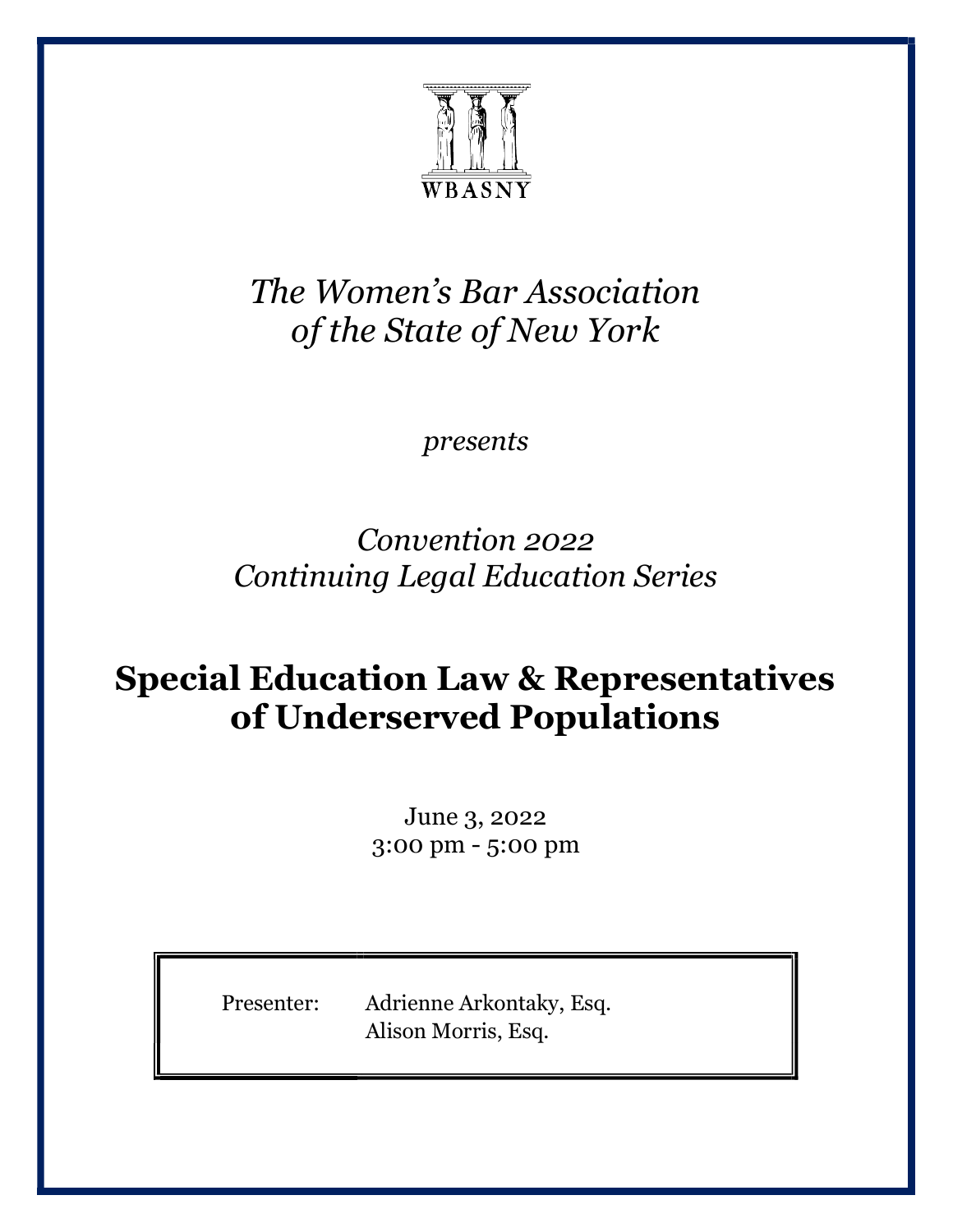### **The Basics of Special Education Law and Representing Underserved Populations**

Adrienne Arkontaky, Esq. Vice President/Managing Attorney

> Alison Morris, Esq Senior Attorney



400 Columbus Avenue, Suite 140S, Valhalla, New York 10595

> 914-984-2740 www.cuddylawfirm.com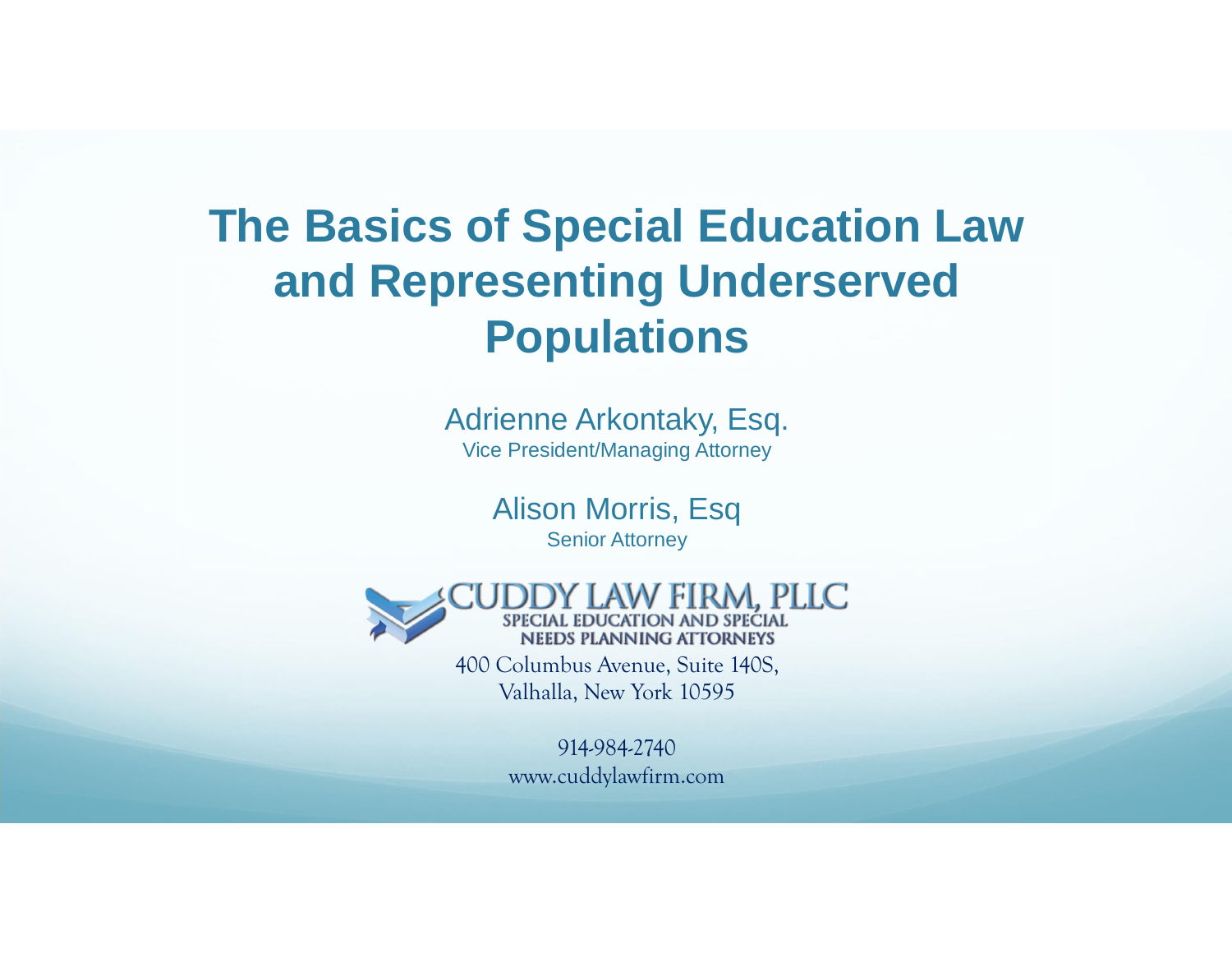# Cuddy Law Firm, PLLC

- � Multi-state private law firm that provides legal services to families of loved ones with special needs
	- 2 New York Locations- Westchester and Auburn
	- � Ohio, Pennsylvania, North Carolina

#### **• Practice Areas:**

- � Special Education Litigation/Advocacy
- Special Needs Estate Planning
- � Guardianship
- Special Needs Trust Administration
- Medicaid Fair Hearings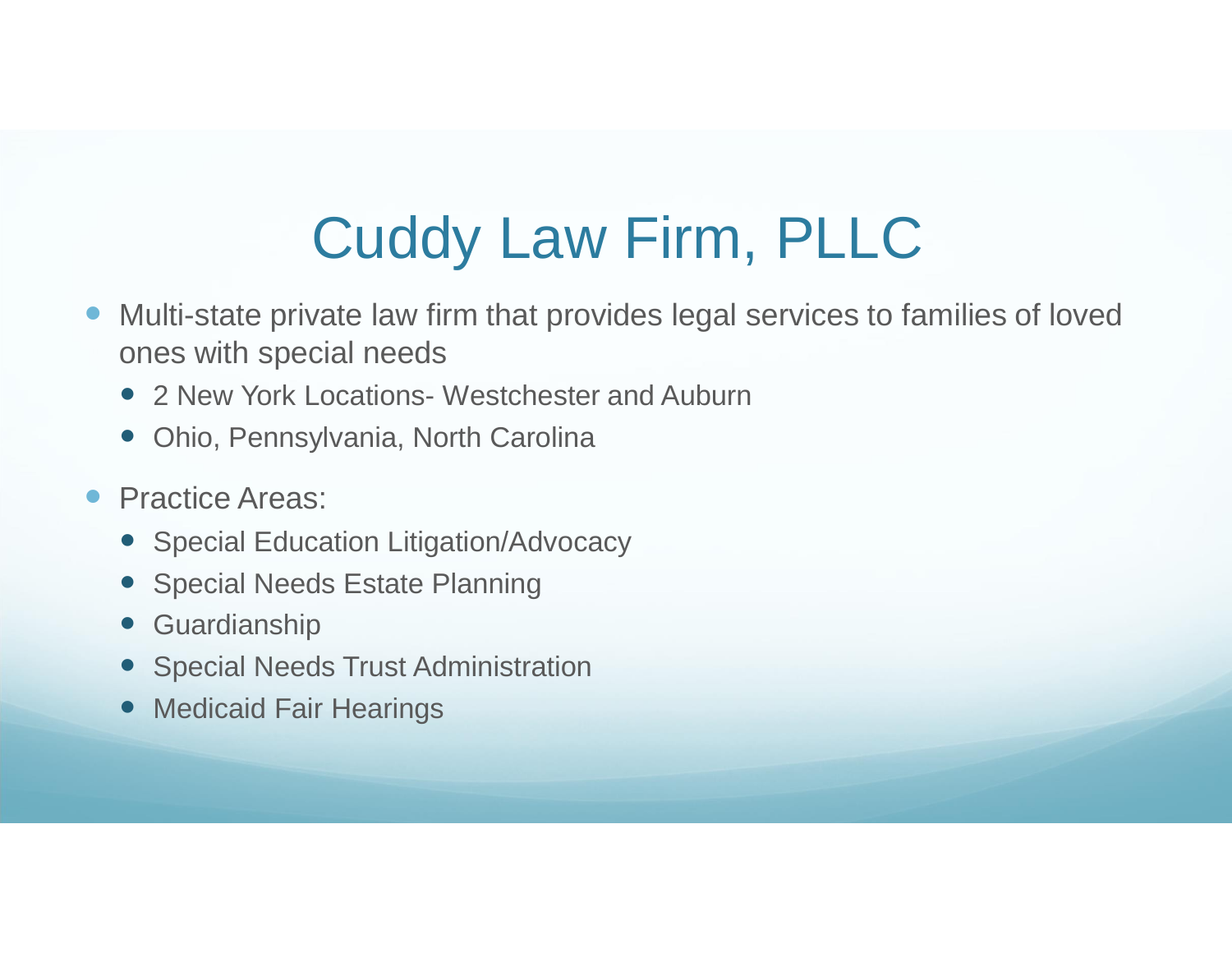## Role of a Special Education Attorney

- Facilitate obtaining comprehensive independent evaluations
	- Crafting an appropriate program
- � Assist in locating an appropriate placement and obtaining funding
- Obtain District funded compensatory services and locate providers
- � Ensure individualized education program (IEP) includes the necessary services, accommodations, and modifications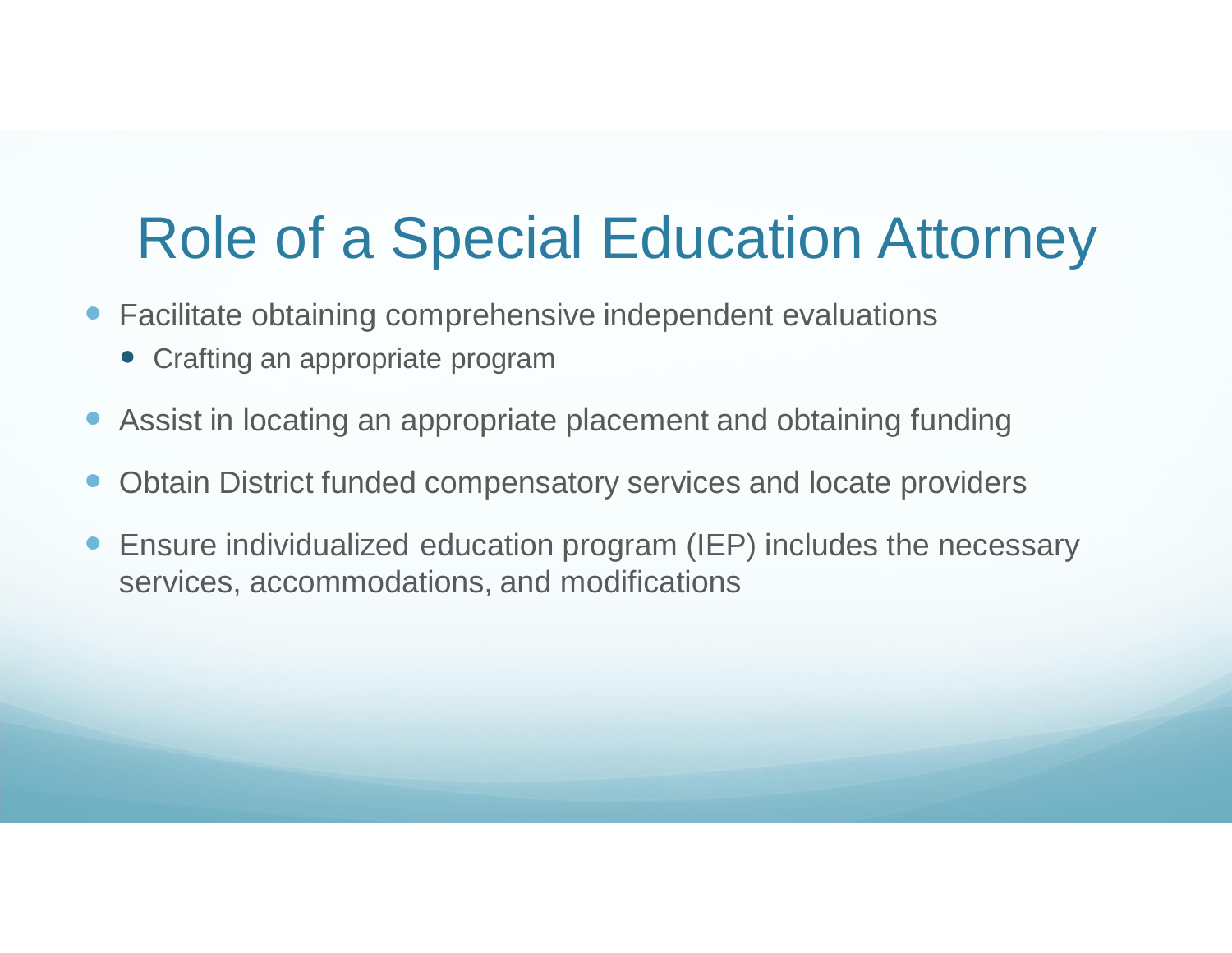## Special Education Law 101

- � Federal and State law mandate that students with special education needs must receive a free and appropriate public education (**FAPE**) under the Individuals with Disabilities Education Act (**IDEA**).
	- 20 U.S.C. § 1400; New York Part 200 Regulations
- � If a child is eligible for special education and services under the IDEA, the student is entitled to an individualized education program (**IEP**)
	- � The child is eligible when "because of mental, physical or emotional reasons, the student has been identified as having a disability and requires special services and programs approved by the department." (Part 200.1(zz)). The child must have one of thirteen disability classifications and the child's disability needs to impact the child's "educational performance." (Id.)
	- The IEP has several sections including: classification; present levels of performance; goals; related services; accommodations; class size; transition plan [once the student turns 15 in New York]; and placement (200.4(d)(2)).
	- � Evaluations must be conducted at least every three years (Part 200.4(b)(4)) unless the Parent waives the evaluations.
	- The IEP must be reviewed and updated at least annually (200.4(f)).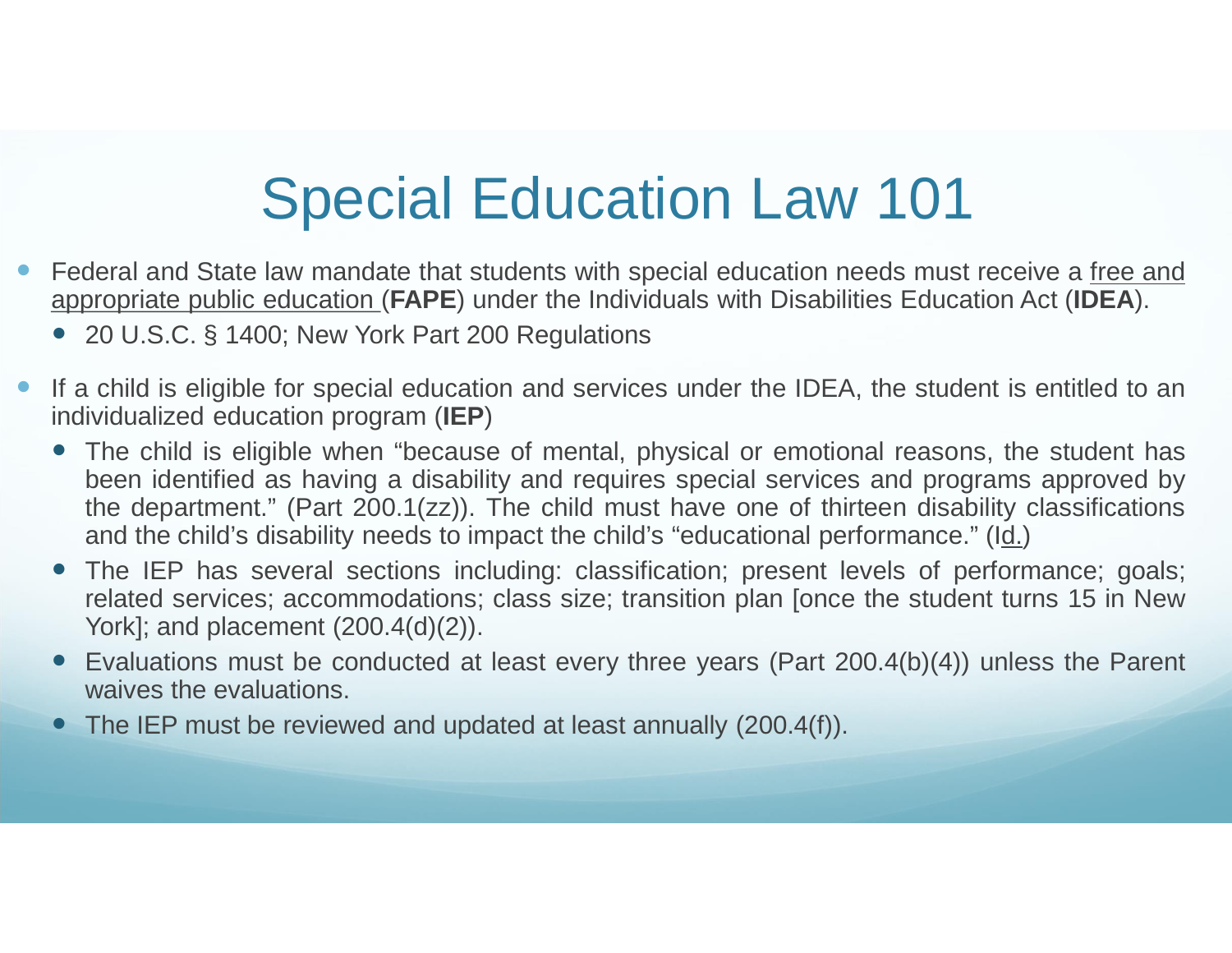### Important Cases

- Endrew F. v. Douglas County School District RE-1 (No. 15-827) (2017), U.S. Supreme Court unanimously rejects the "de minimis" standard for one that "is markedly more demanding than the 'merely more than de minimis' test applied by the 10th Circuit." In his opinion, Chief Justice Roberts says "a student offered an educational program providing 'merely more than de minimis' progress from year to year can hardly be said to have been offered an education at all."
- Burlington Sch. Committee v. Mass. Bd. of Ed., 471 U. S. 359 (1985). Decision clarifies procedural safeguards, parent role in educational decision-making; tuition reimbursement for private placement; child's placement during dispute about FAPE.
- Florence Co. Sch Dist Four v. Shannon Carter, 510 U.S. 7, (1993). In a unanimous 9-0 decision, the Supreme Court found that if the public school fails to provide an appropriate education and the child receives an appropriate education in a private placement, the parents are entitled to be reimbursed for the child's education, even if the private school does not comply with state standards.
- Nancy E. Connors, v. Richard Mills, Commissioner of Education; New York State Board of Regents, 300 U.S. 26 (1998). School districts could be required to pay the tuition directly to the private school if the Burlington factors are met.
- Jarron Draper v. Atlanta Independent School System (11th Cir. 2008) Affirmed District Court and ordered Atlanta Independent School System to pay tuition and expenses at a private special education school for four years or until child graduates from high school as prospective compensatory education for their failure to provide him with a free appropriate education over a period of many years.
- R.E., M.E., et al v. NYC Dept of Education (2nd Cir. 2012) 2nd Circuit adopts the "snap-shot" rule to judge the adequacy of an IEP written in Burlington/Carter reimbursement cases; held that retrospective testimony about additional services that the also district "would have provided," but which were not offered in the IEP, cannot be used to rehabilitate an IEP or prove its adequacy.
- Board of Education of the Yorktown Central Sch. Dist. V. C.S. (2<sup>nd</sup> Cir. 2021)- The Individuals with Disabilities Education Act (IDEA) does not permit a school district to amend an individualized education program (IEP) unilaterally during the thirty-day resolution period. The Act envisions the resolution period as a time for mediation and agreement, not one-sided action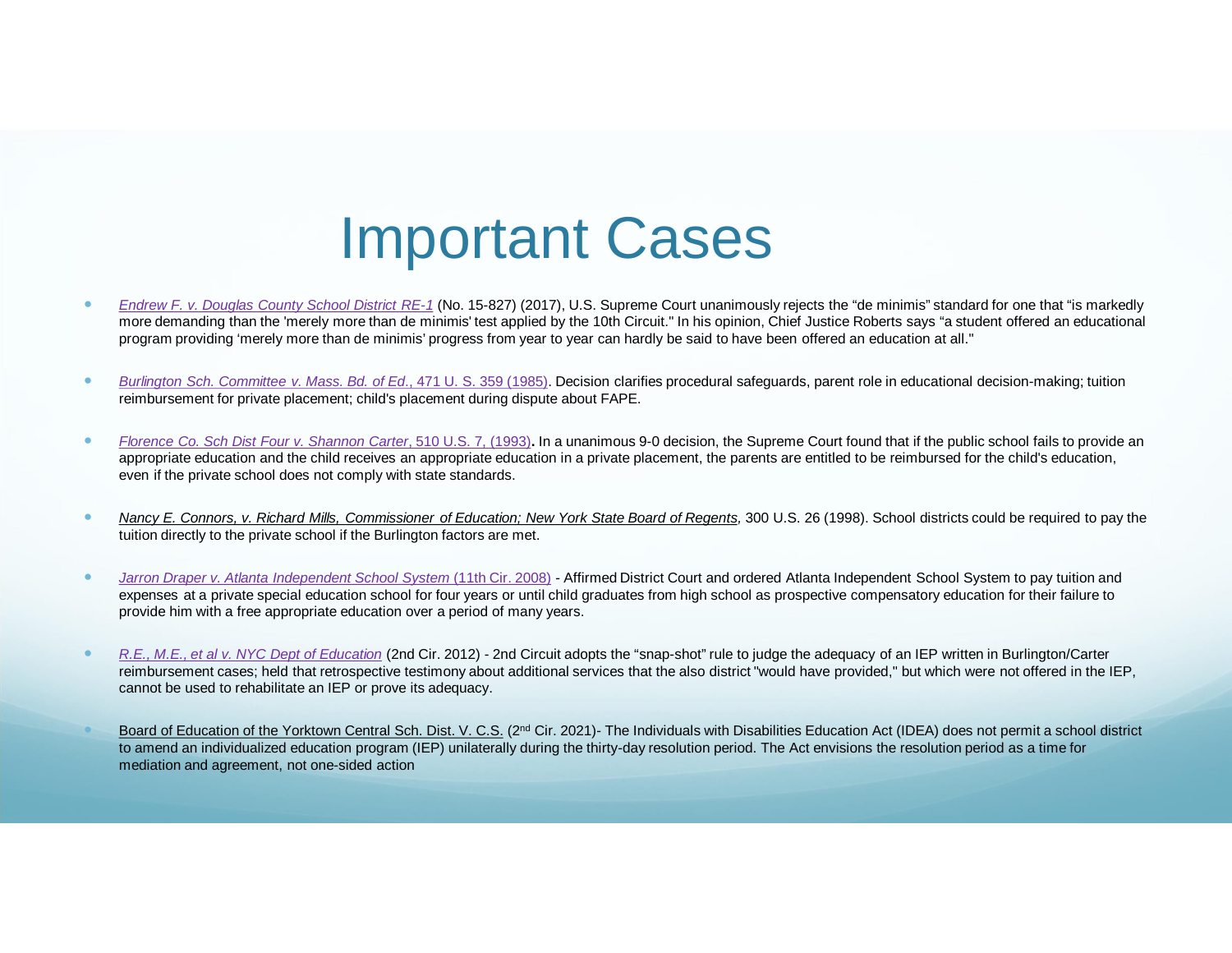## The Legal Standards required under the **Regulations**

- � The legal standard is the IEP must be "reasonably calculated to enable a child to make progress appropriate in light of the child's circumstances," which is "markedly more demanding than the 'merely more than de minimis."" Endrew F. ex rel. Joseph F. v. Douglas Cty. Sch. Dist. RE-1, 137 S. Ct. 988, 999-1000 (2017).
- Parents have the right to be meaningful participants in IEP meetings (Part 200.5(d)); See, e.g. J.E. and C.E. ex rel. D.E. v. Chappaqua Cent. Sch. Dist., 116 LRP 27979 (S.D.N.Y. 06/28/16)("Predetermination of a child's IEP amounts to a procedural violation of the [IDEA] if it deprives the student's parents of meaningful participation in the IEP process. ... The core of the statute is that the development of the IEP be a cooperative process between the parents and the district, and predetermination by a district of a child's IEP undermines the IDEA's fundamental goal to give parents a voice in the educational upbringing of their children.")(internal citations omitted).
- The child has the right to remain in school through age 21 (20 U.S.C. § 1412 (a)(1)(A)).
- � 2 year SOL, with some exceptions (20 U.S.C. § 1415(f)(3)(c)) to bring claims against a school district.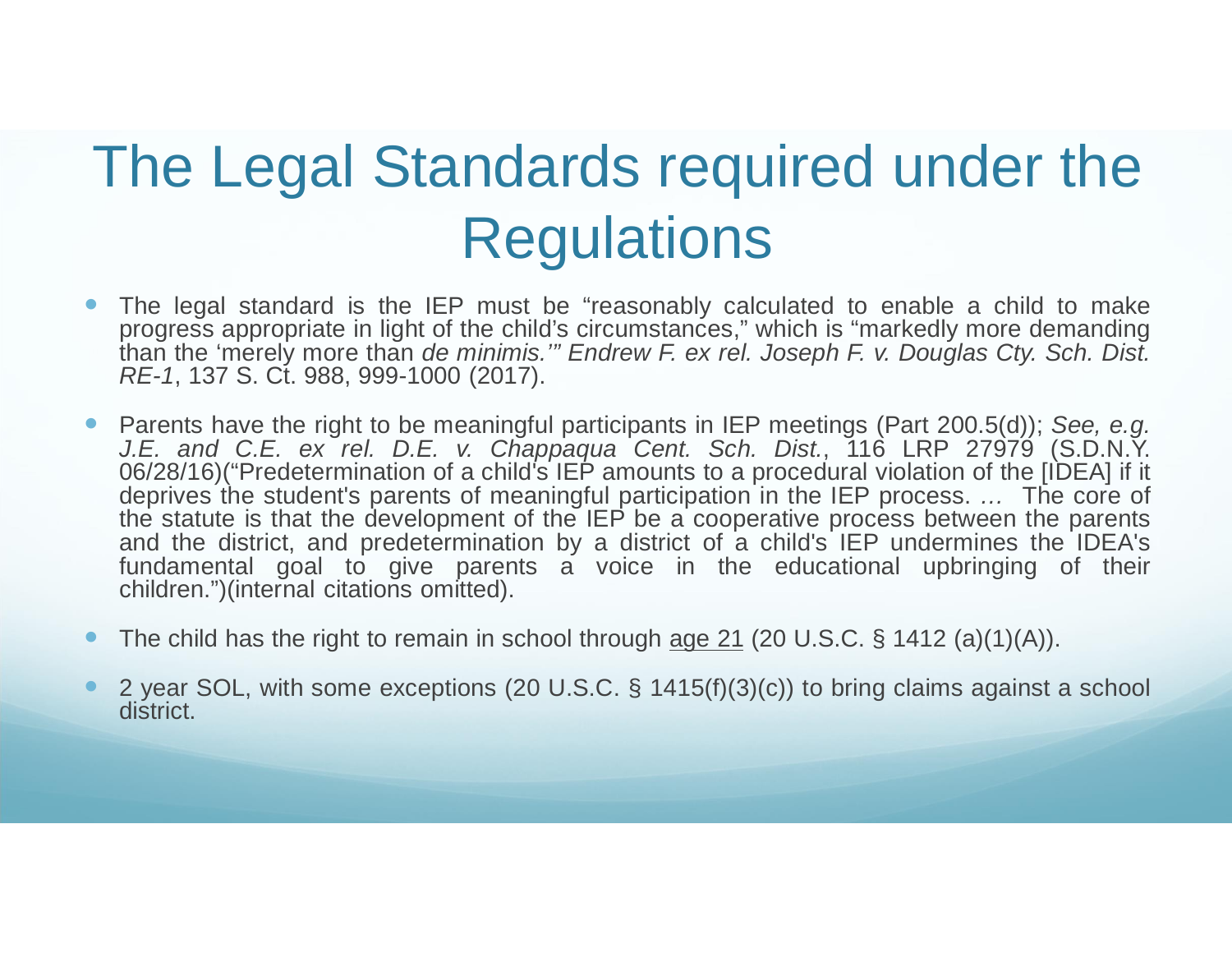### What Should An IEP Include?

- Classification and school placement.
- � Present levels of performance considerations: Academic, Social/ Emotional/Behavioral, Physical, and Management Needs (Part 200.1(ww)(3); Part 200.4(2)(i)).
- Goals:
	- � Academic and functional goals (20 U.S.C. § 1414 (d)(1)(a)(i)(II)).
	- Measurable (Part 200.4(2)(iii)).
	- � Based on and tailored to the student's needs (Part 200.4(2)(iii)).
- � Related Services speech-language therapy, occupational therapy, physical therapy, feeding therapy, applied behavior analysis (ABA), counseling, social skills services, equine therapy, art therapy.
- � Accommodations a one-to-one aide; assistive technology; a scribe; breaks; sensory diet.
- Class Size –general education; integrated co-teaching; resource room; 15:1; 12:1:1, 6:1:1, a mix.
- � A transition plan the year the student will turn 15: looking at post-secondary goals and needs relating to education, employment, and independent living  $(200.4(d)(2)\tilde{G})$ .
- Placement in district; out of district; approved private school, and consideration of a right to sue for private school tuition.

THESE ARE ALL BASED ON WHAT THE STUDENT NEEDS! MUST BE TAILORED…….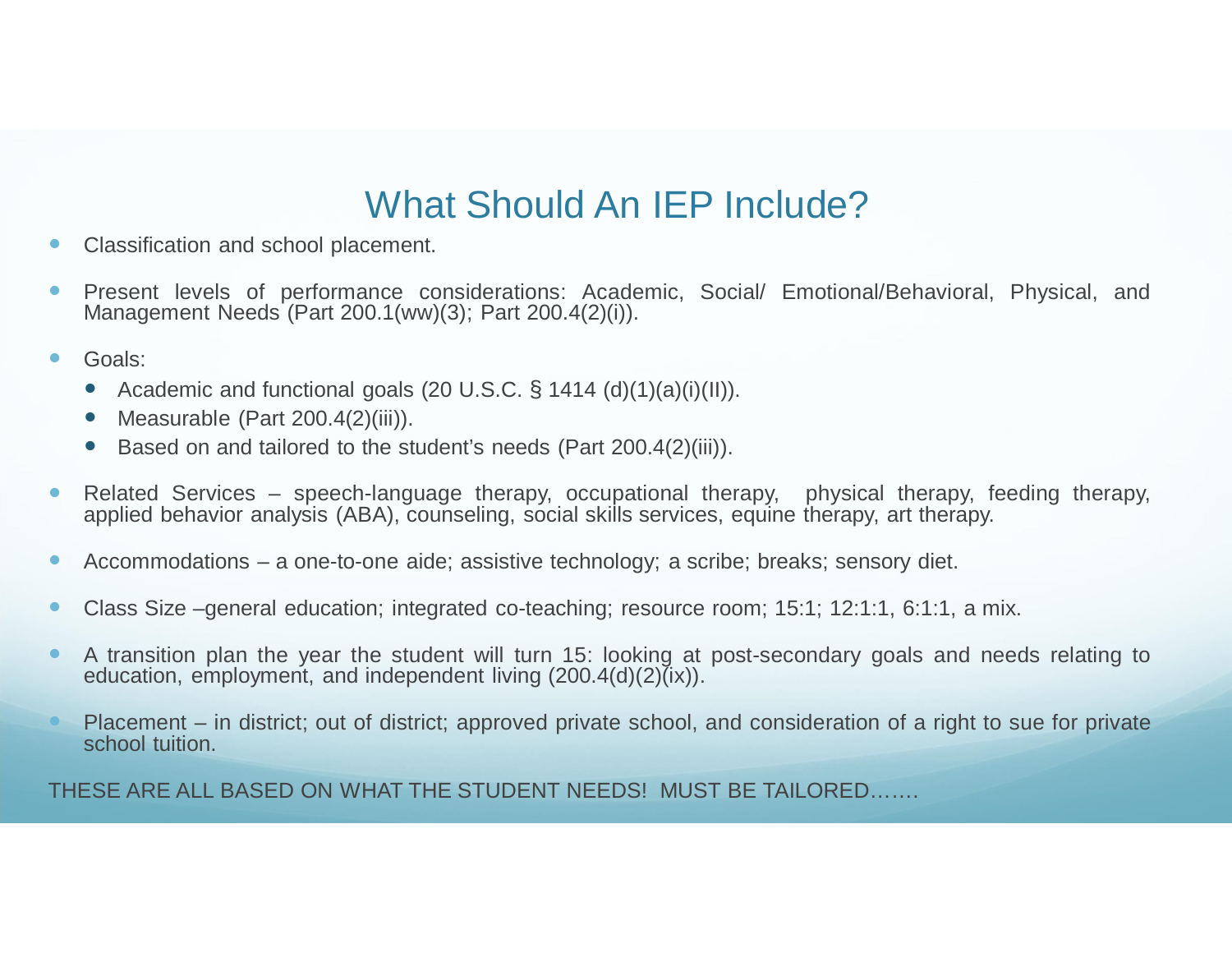## Important Considerations in Assessing a Special Education Matter

- � Compliant IEP team- who should be at your child's IEP meeting?
- If the Parent is not an English speaker- what should the IEP team provide for them?
- What evaluations and reports are being used? Does the Parent have access?
- Was an IEP provided after the meeting?
- Was the IEP followed? Related service encounter attendance records
- Identifying special education "red flags".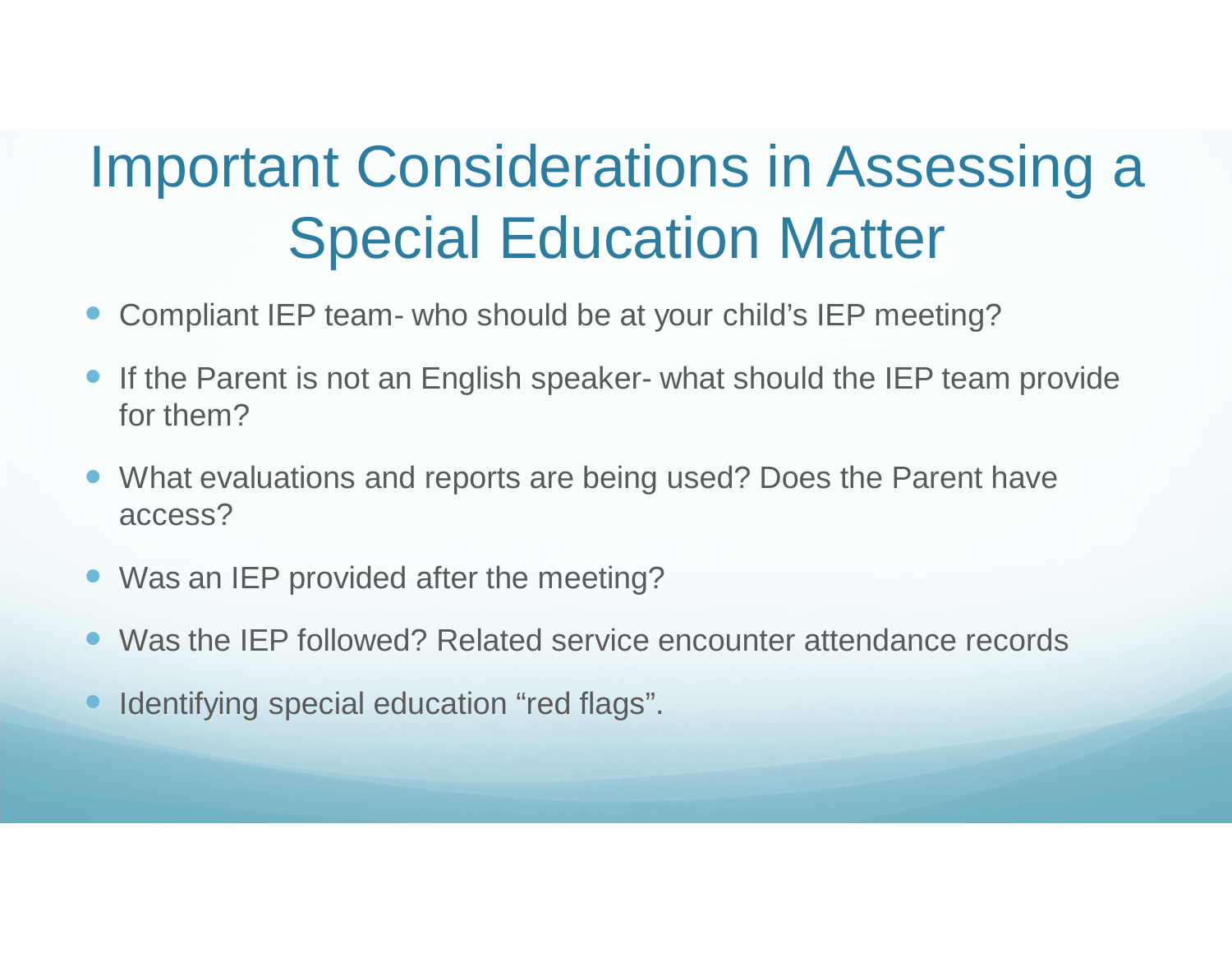# Litigation Process in NYC and Suburbs-Two-Tiered System

- **Impartial Hearing Office- Brooklyn, NY** 
	- How is this working during COVID-19?
- State Review Office- Albany, NY
- � Southern District of NY or Eastern District of NY
- 2<sup>nd</sup> Circuit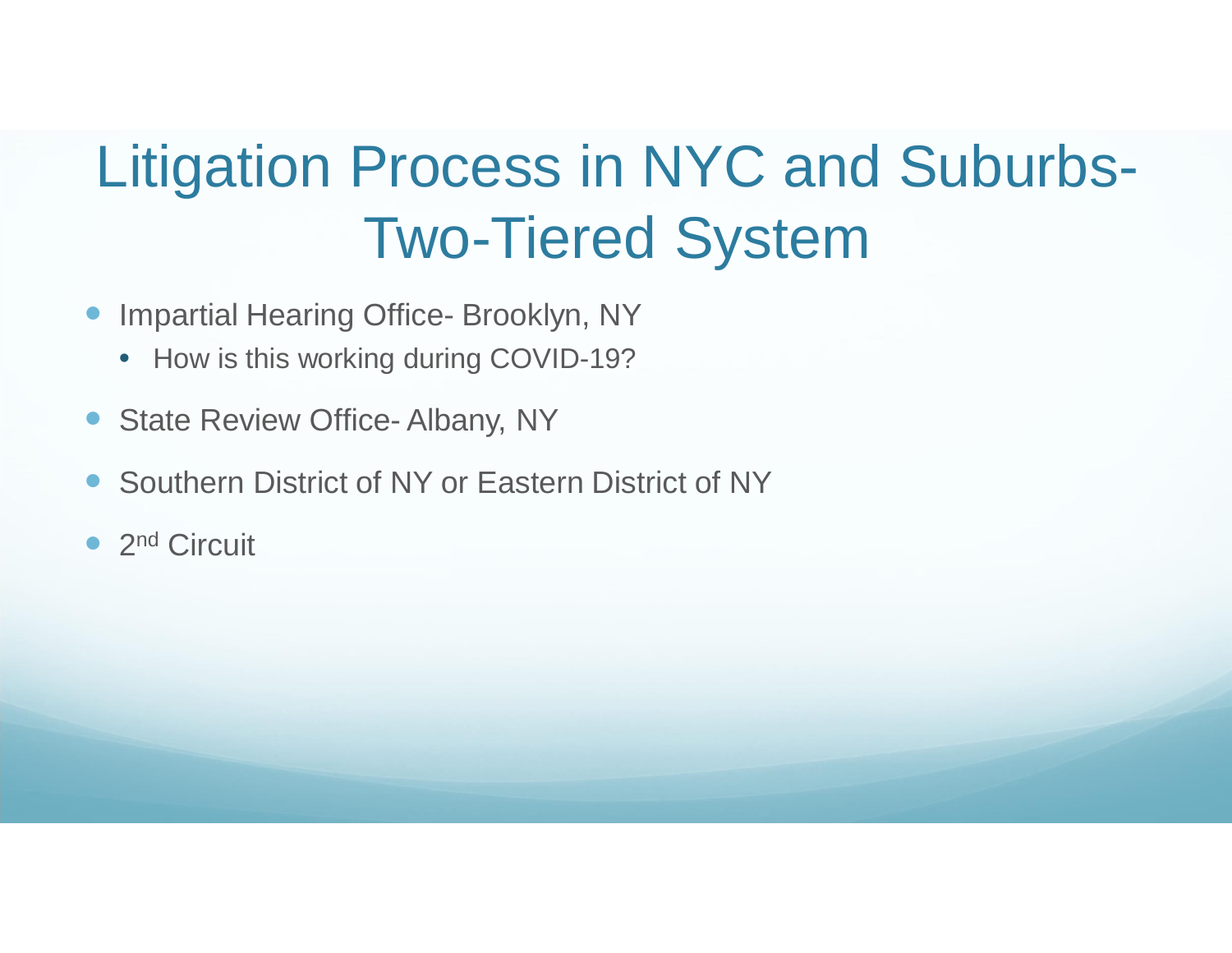### What Have We Seen?

- Child Find- failure to identify a Student with a disability and develop an IEP
- High School Student with Kindergarten reading levels- being passed along without the proper supports
- Failure to implement the IEP- no special education teacher in an ICT class, failure to provide occupational therapy as the provider was on leave,
- No evaluations or evaluations from when the Student was 5 and is now 14
- Students sitting at home without a placement
- Students in public school who require a residential placement
- � Failure to translate documents or interpret at IEP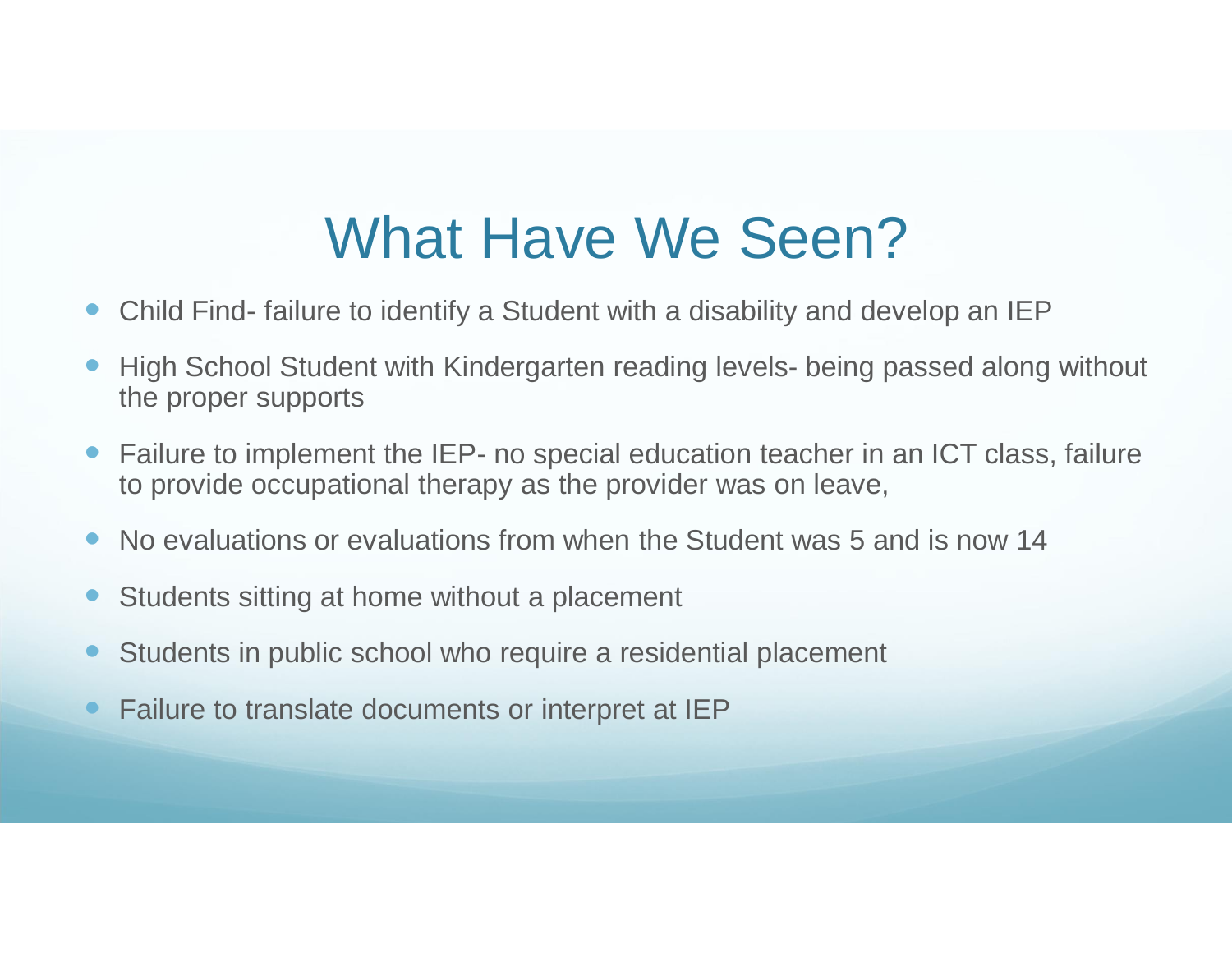## Typical Case Structure

- **Intake/Records Request**
- � Department Evaluations v. Independent Evaluations
- Compensatory Services
- � Appropriate Placement
	- � Approved Non-Public School v. Non-Approved Private School
	- � Day Treatment Center, Residential Placement
- Implementation
- **Fee Claim**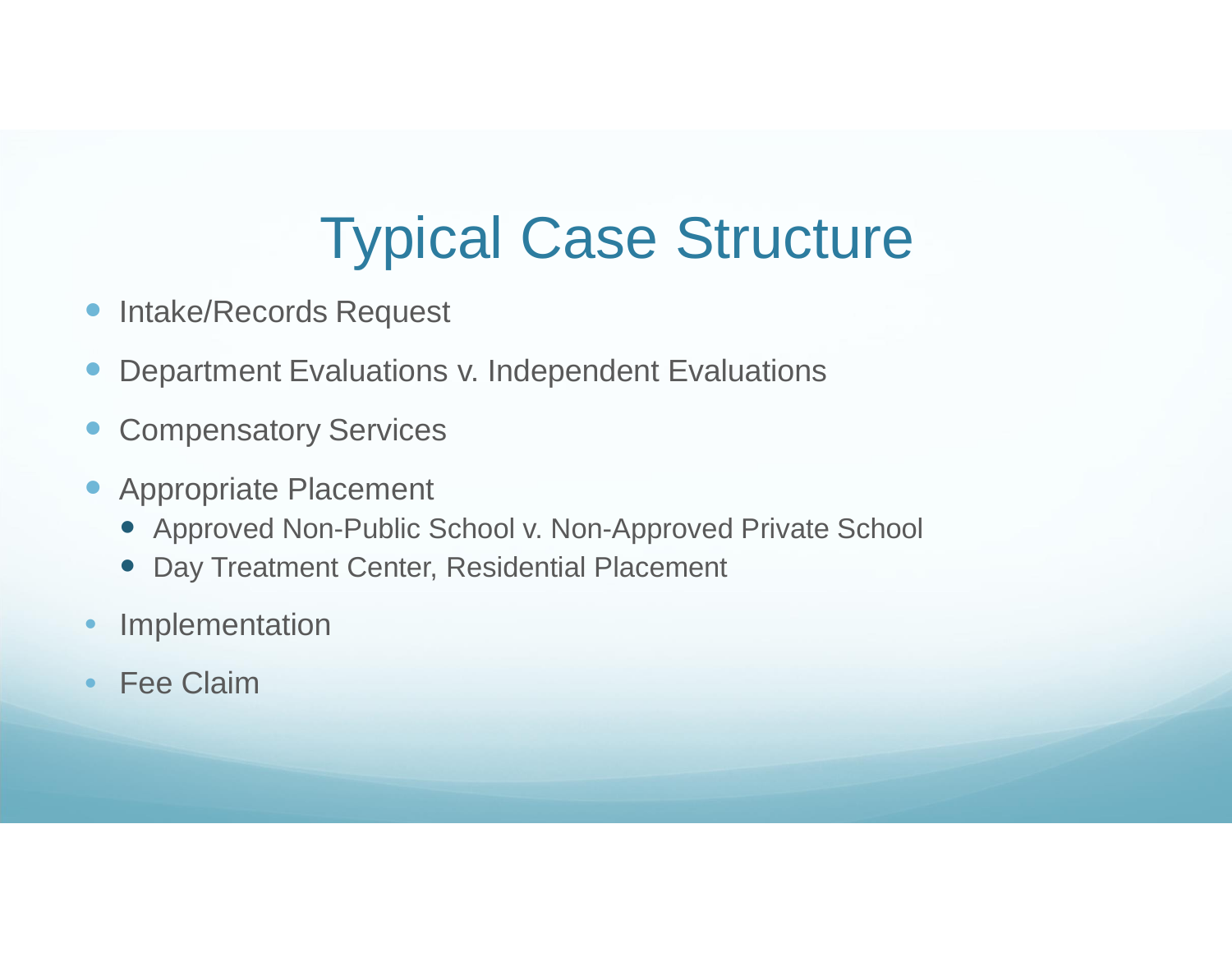## Types of Cases

- � Single issue case: failure to provide assistive technology, private transportation, outside tutoring
- Multiple year denial of FAPE
	- Relief can include: independent evaluations, new appropriate placement, compensatory services (tutoring, speech and language, music therapy, vision services, feeding therapy, and more), transportation to compensatory services, transportation to a new placement, translated documents, appointment of a transition coordinator, parent training, and more
- **Tuition For Private School** 
	- Carters (Tuition Reimbursement) v. Connors (Direct Funding)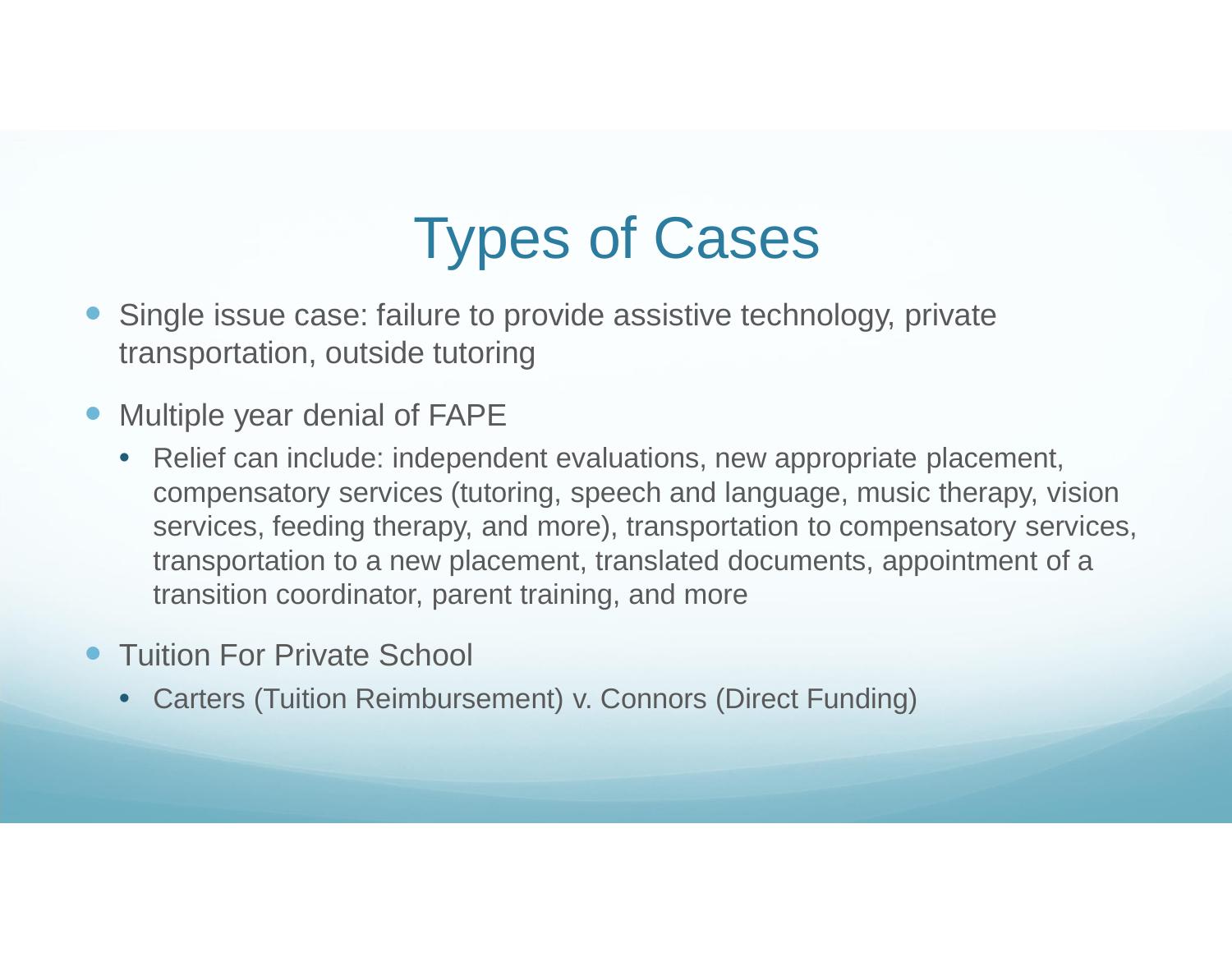## Types of Evaluations

- Psychoeducational, Psychological, Neuropsychological
- � Speech and Language, Feeding, Assistive Technology
- � Functional Behavior Assessment, Behavior Intervention Plan, Applied Behavior Analysis (ABA) skills assessment
- � Vocational Assessment
- � Occupational Therapy, Physical Therapy, Art Therapy, Music Therapy
- **Tutoring Assessments**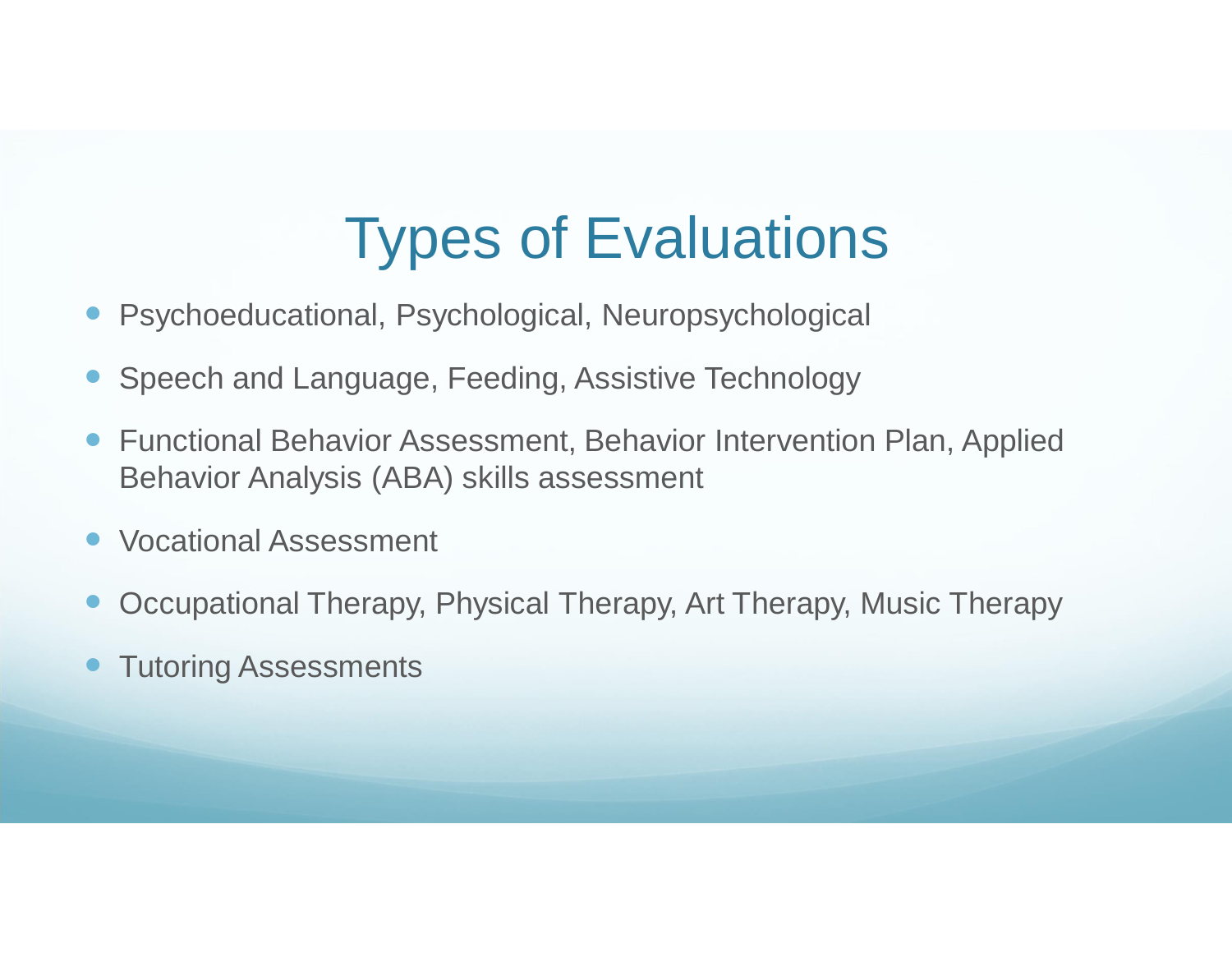### Burlington-Carter Test in Tuition Reimbursement/Connors Cases

- Did the District provide the Student with a FAPE?
- Is the private placement appropriate?
- Do the equities favor the Parent?

\*The default is tuition reimbursement, if you want direct funding- that is an extra component you need to prove

Direct payment cases- rationale of a Connors case.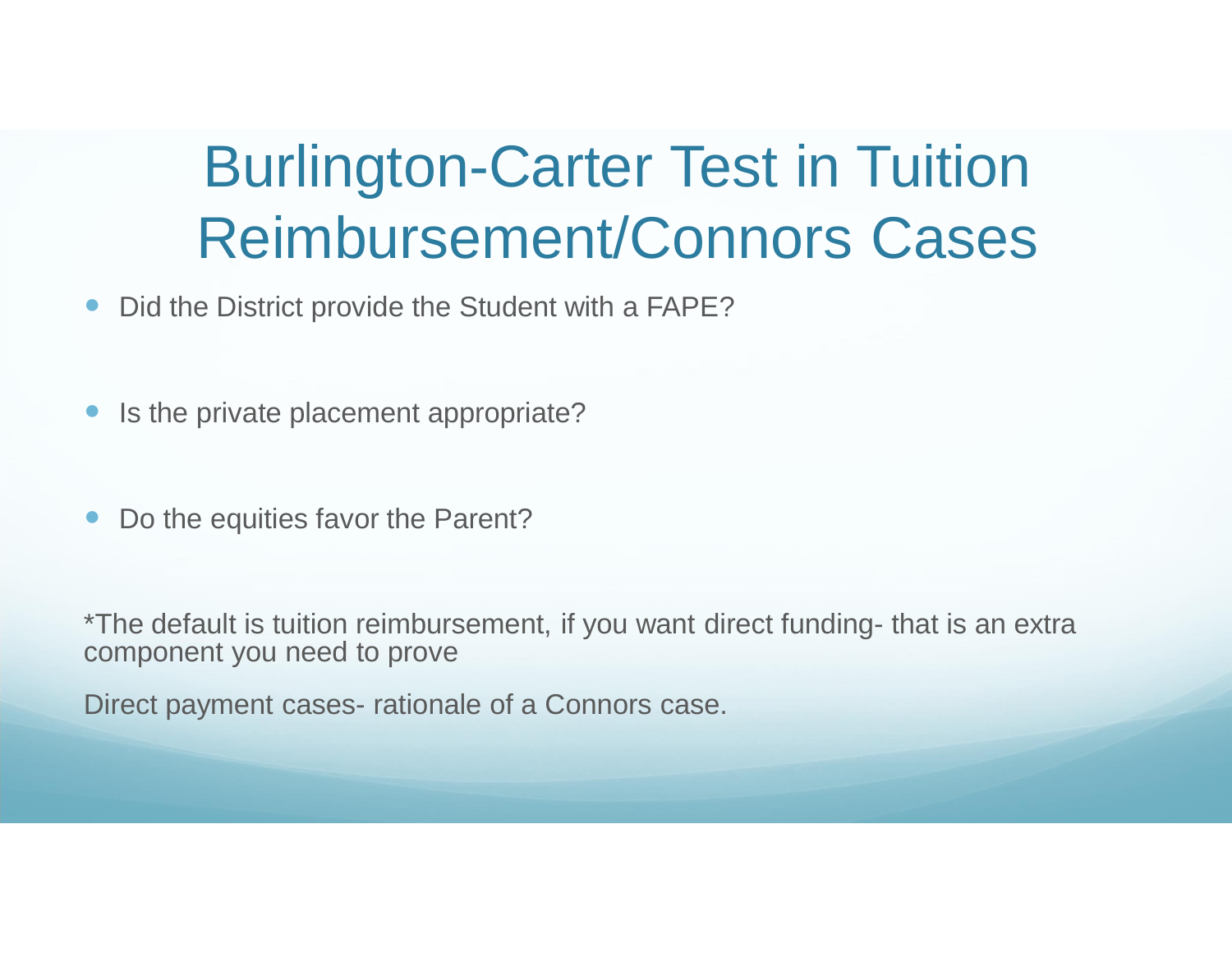## **Pendency**

- "during the pendency of any proceedings...unless the local board of education and the parent otherwise agree, the student shall remain in the then current placement of such student." Regulations of the Commissioner of Education Part 200.5(m)(1).
	- � Last Agreed Upon IEP
	- � Last Unappealed Decision
	- � Substantially Similar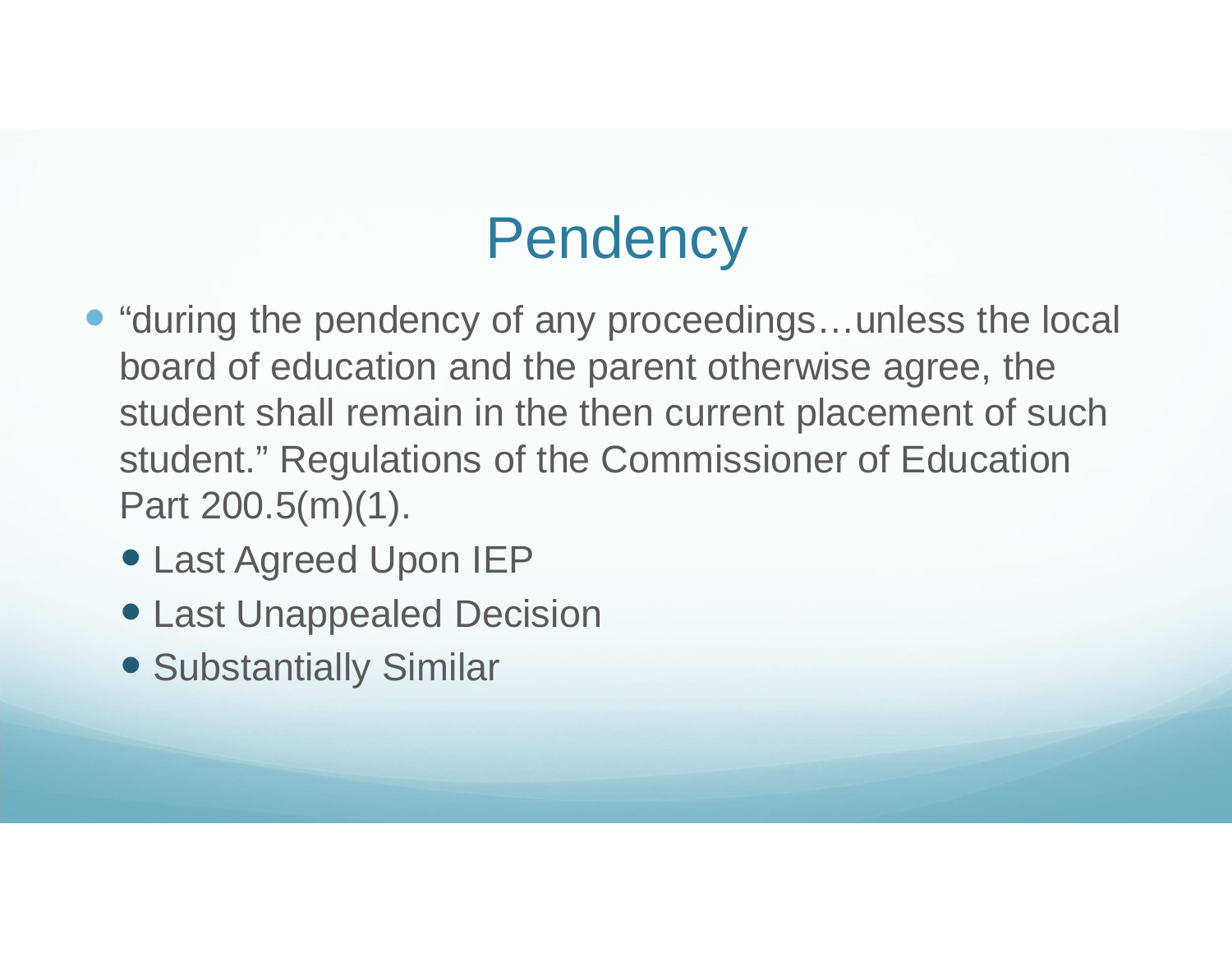### Compensatory Service Claims

- The IDEA empowers the courts to grant the relief that they determine to be appropriate. Burlington Sch. Comm. v. Massachusetts Dep't of Educ., U.S. 1925. (citing 20 U.S.C.  $§1415(i)(2)(C)(iii)$ .
- � An award of additional services should aim to place the Student in the position he or she would have been in had the district complied with its obligation under the IDEA. P. ex el. Mr. and Mrs. P. v. Newington Bd. of Ed., 546 F.3d 111, 123.

Types of Services:

- Tutoring
- � Applied Behavior Analysis (ABA)
- Speech services
- Occupational therapy services
- Parent Counseling and Training (PCAT)
- And more...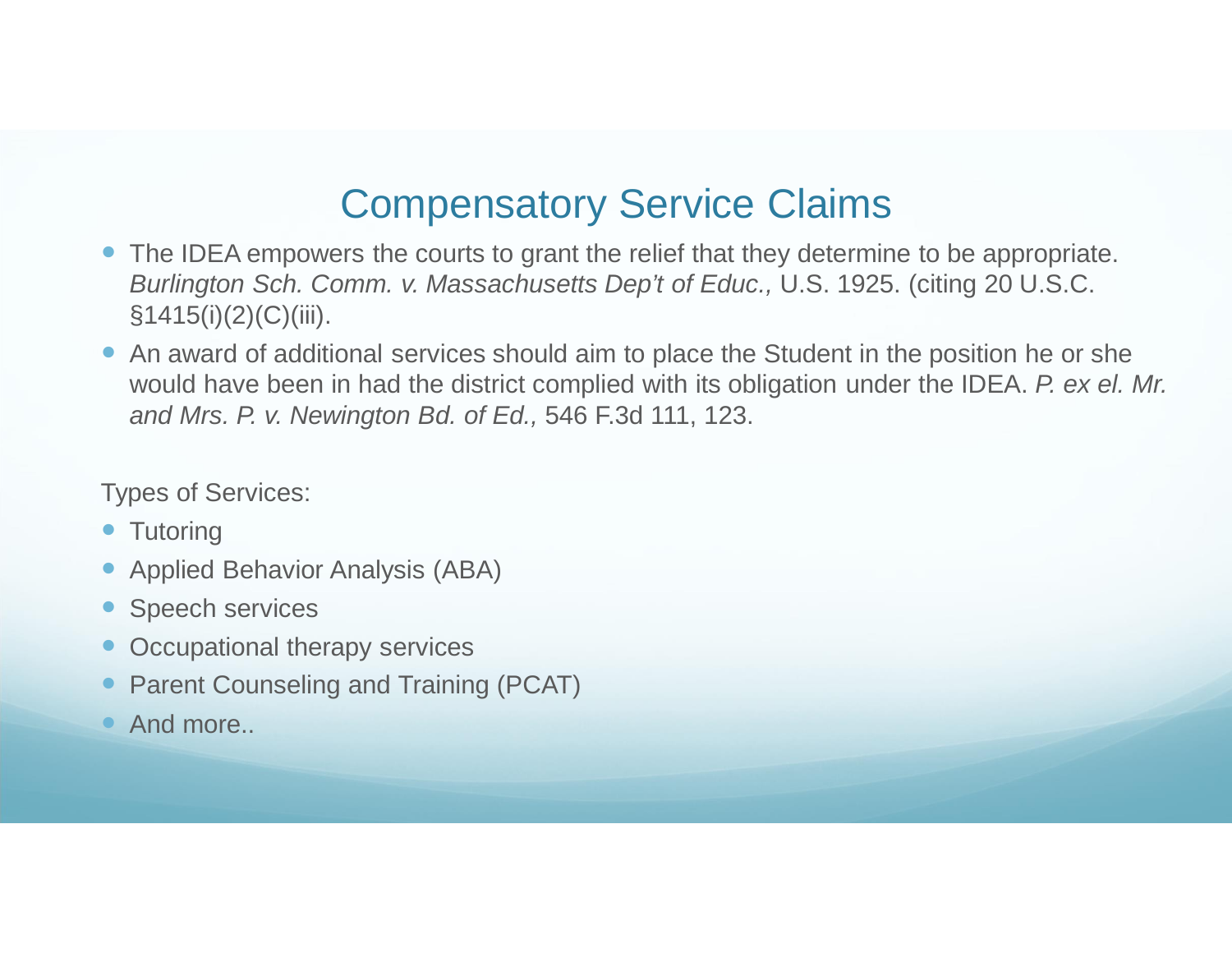### A School District's Obligations For Preparing A Student For Life After High School?

#### **A school district is required to prepare students for life after high school via--- transition planning!**

- **•** Preparing the student for life after graduation what does a school district and parent need to do to assist the student to be as independent as possible once they graduate (20 U.S.C. § 1414(d)(1)(a)(i)((VIII)); (200.4(d)(2)(ix)).
	- � NY transition planning must be part of a student's IEP no later than the year the student turns **15.**
- $\bullet$  The focus is on creating goals for the student and taking into consideration the following:
	- � Education Does the student want to go to a 2 year or 4 year college, and if so is the goal realistic? If realistic, what steps need to be taken to give the student the greatest chance of success.
	- � Employment What are the student's job aspirations? Are they realistic? Does the student need to be taught job skills? Does the student need to be in a program that focuses on / works on those skills?
	- Independent living skills post-school (daily living skills)
		- Money and budgeting?
		- Self-advocacy setting alarms, taking medicine, alerting others when the individual is sick or hungry?
		- Safety?
		- Travel training?
		- Hygiene?
		- Dressing?
		- Laundry / cooking?
		- Social and communication skills?
		- Special issues i.e. if the student is in wheelchair- the student must be able to access accommodations.

The school SHOULD also talk to your clients at the appropriate time about life planning (which we will talk about) such as OPWDD, guardianship, independent decision making (powers of attorney, health care proxies etc.) BUT, if the school doesn't, make sure your clients are aware of and addressing the above issues. The assistance of a special needs planning/special education attorney may be needed.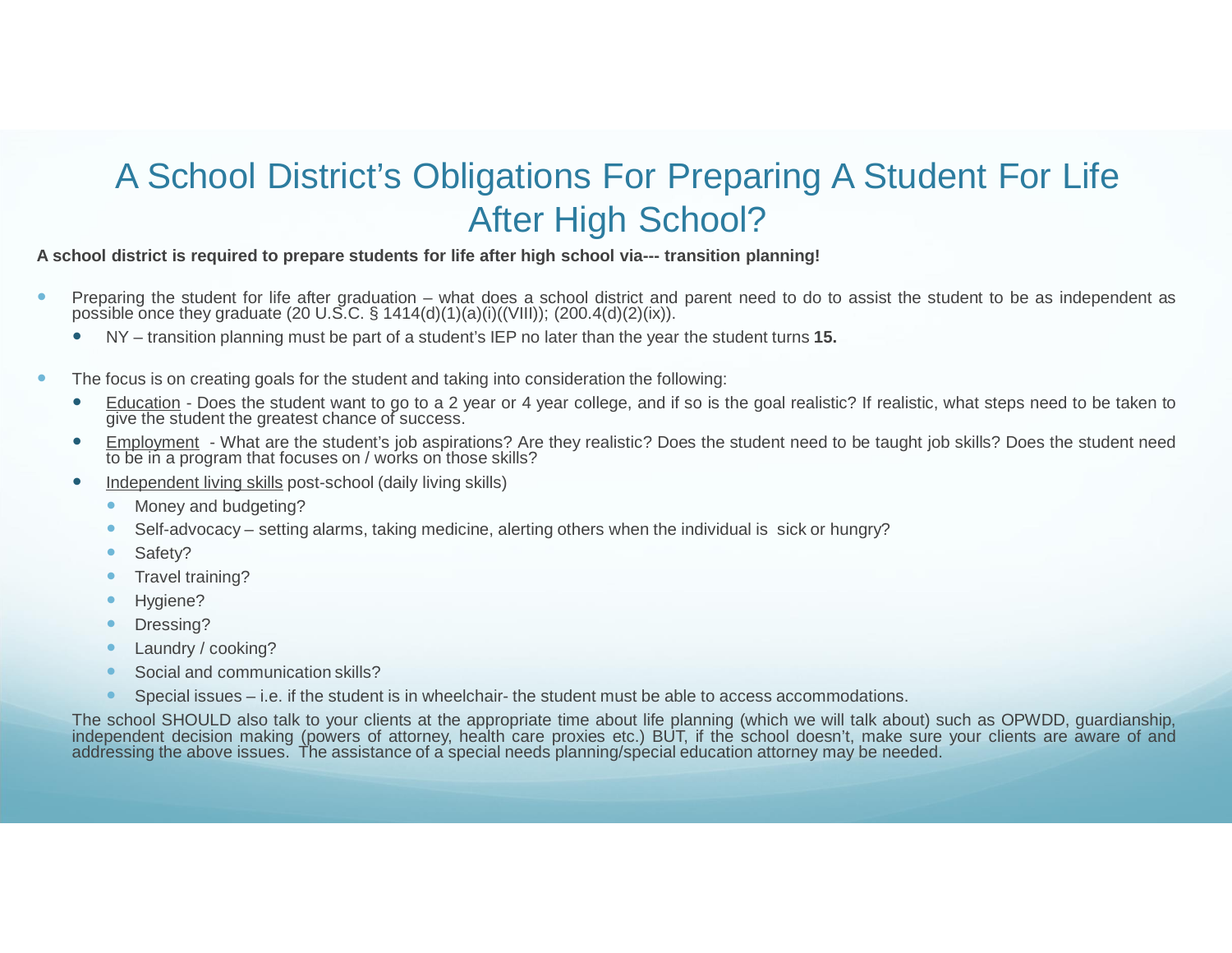# Life Planning for Individuals with **Disabilities**

#### � **Apply for OPWDD Services**

- � OPWDD- Office for Persons with Developmental Disabilities
- Eligibility:
	- � Developmental disability, manifestation before 22, indefinite, and "causes a substantial handicap to a person's ability to function normally in society."
- Application:
	- � Cover page, psychological with IQ score no more than 3 years old with an adaptive behavior assessment, social history/psychosocial no more than 1 year old, medical report no more than 1 year old, and accompanying documents (IEPs, prior evaluations), potential interview.
- Someone to oversee the process, i.e. Parent, sibling:
	- Finding and approving community habilitation providers?
	- Finding and approving a day habilitation program?
	- Will both of you be the emergency contact?
	- Finding job sites or a potential job?
	- Making sure places are paid and then you are reimbursed, such as for recreational programs?
- Self Direction?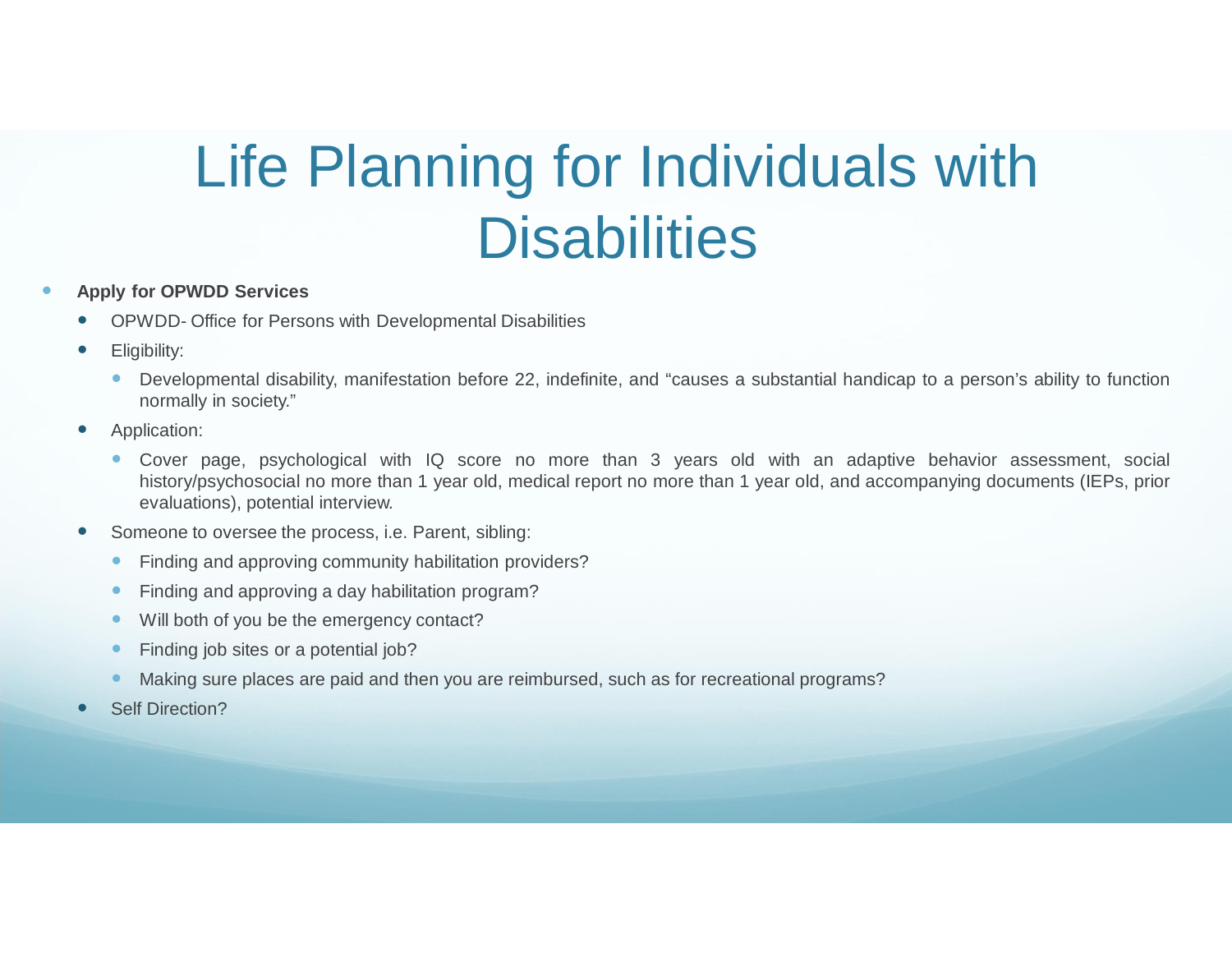## Fee Shifting Provision

- � The Individual with Disabilities Education Act (IDEA) contains a fee shifting provision which "award(s) reasonable attorneys' fees…to a prevailing party who is a parent of a child with a disability." (20 U.S.C. § 1415(i)(3)(B)(i)(II)).
- In any action or proceeding brought under the IDEA, a federal district court may award reasonable attorneys' fees as part of the costs to a "prevailing party" who is the parent of a child with a disability (20 U.S.C. § 1415(i)(3)(B)(i) and 34 C.F.R. § 300.517(a)(1)(i)).<sup>\*</sup>
- � "Proceedings" brought under the IDEA include administrative proceedings, such as a hearing before an Impartial Hearing Officer (IHO) or State Review Officer (SRO). (see A.R. v. new York City Dept. of Educ., 407 F.3d 65 (2d Cir. 2005); Strek v. Bd. of Educ. Of East Greenbush Cent. Sch. Dist., 408 Fed Appx. 411, 2010 WL 4847481 (2d Cir. 2010).
- � \*Under the IDEA and its implementing regulations a parent is defined to include a guardian. 34 C.F.R. § 300.30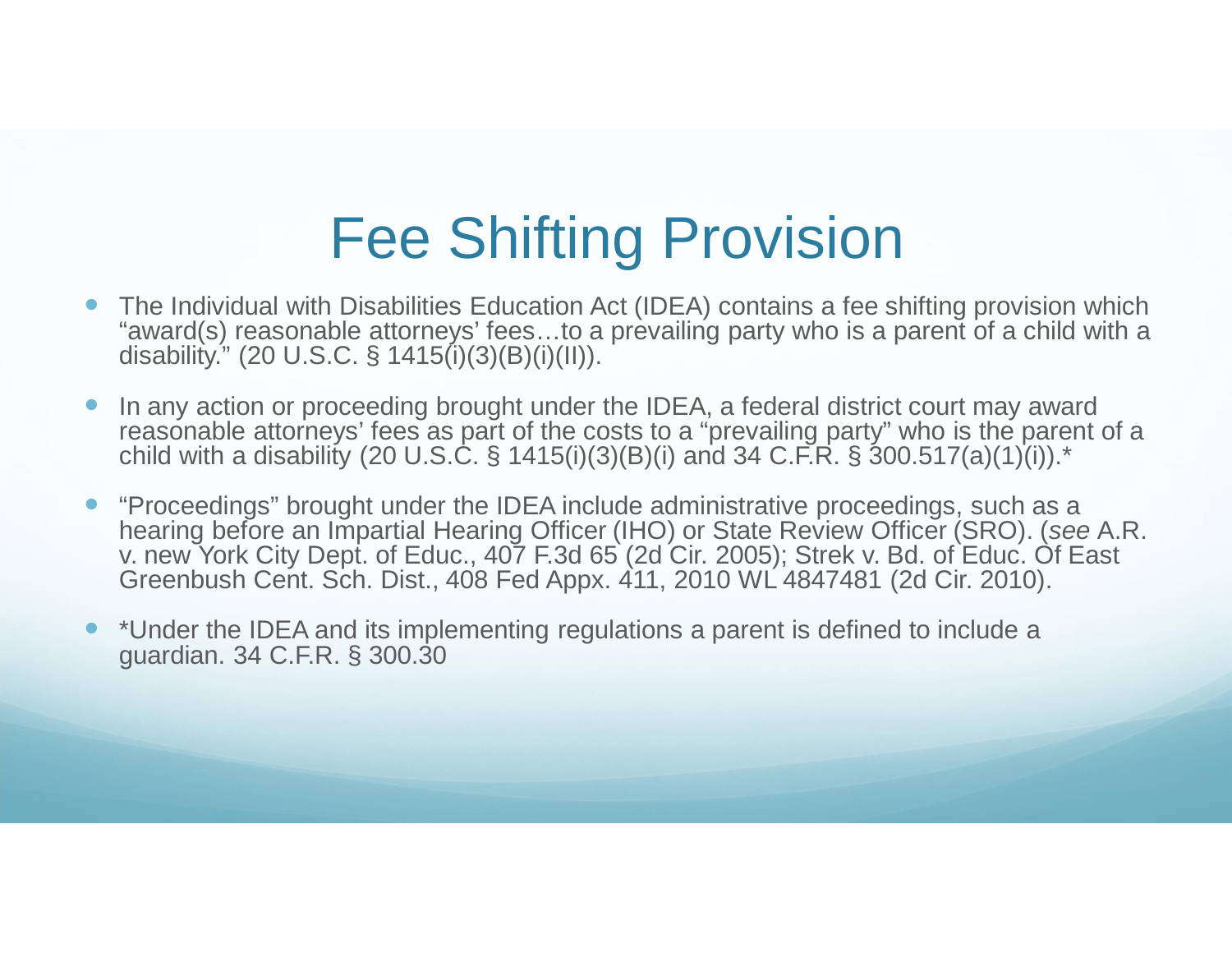### Fee Claim

- Submit fee demand to school district
- $Negotiate \rightarrow Sett$ lement
- $\bullet$  If no settlement  $\rightarrow$  Federal Court
- � Issue becomes the rate and the standard is what is reasonable in the community/complexity of matter/experience of the attorney (Lodestar Method- multiply the number of hours reasonably spent by trial counsel by a reasonable hourly rate)
- Importance of contemporaneous time keeping in fee shifting cases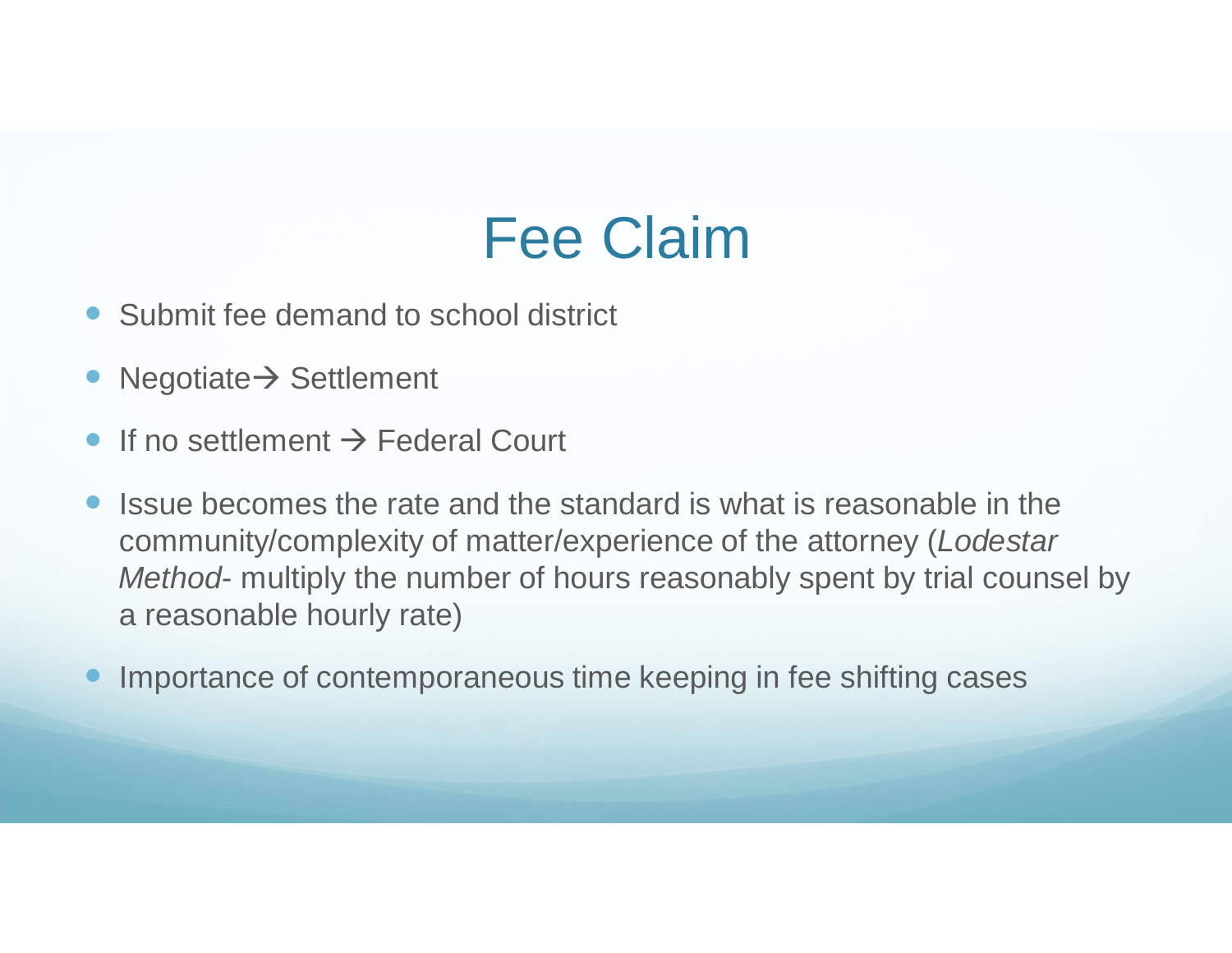## Johnson Factors (Johnson, 714 F.2d at 717-19)

- 1. Time and Labor required
- 2. Novelty and difficulty of the issues in the case
- 3. Skill requisite to perform legal services properly
- 4. Preclusion of other employment by the attorney due to acceptance of the case
- 5. Customary fee charged for those services in the relevant community
- 6. Whether the fee is fixed or contingent
- 7. Time limitations imposed by the client or the circumstances
- 8. Amount involved and the results obtained
- 9. Experience, reputation, and ability of the attorneys
- 10. Undesirably of the case
- 11. Nature and Length of the professional relationship with the client
	- Awards in similar cases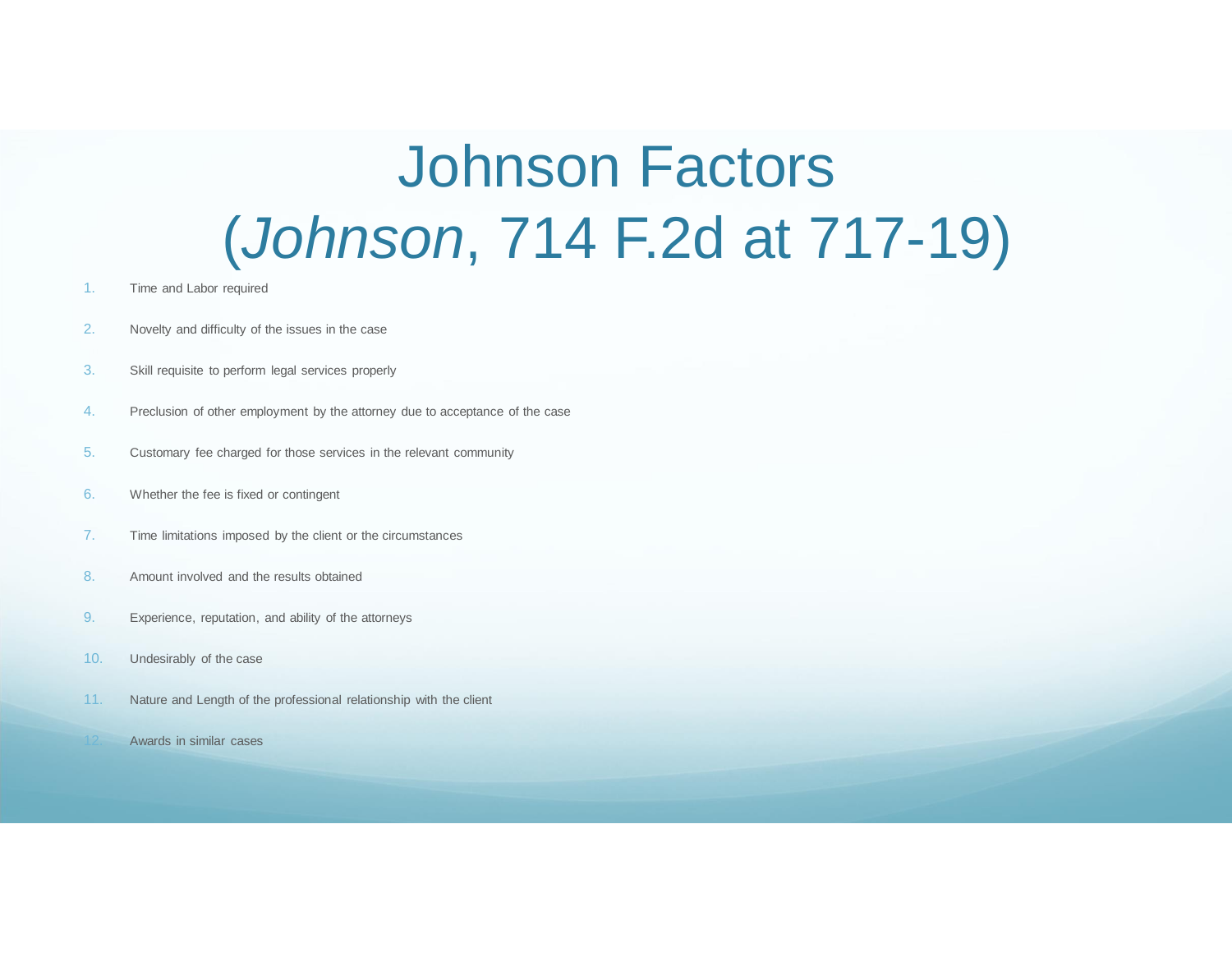### Resources

- � Regulations of the Commissioner of Education: http://www.p12.nysed.gov/specialed/lawsregs/documents/regulations-part-200- 201-oct-2016.pdf
- SEAL HOUSE: Special Education Advocacy Learning House: https://www.sealhouse.us
- Wrightslaw: https://www.wrightslaw.com/
- Council of Parent Attorneys and Advocates: https://www.copaa.org
- � Special Education Committee of the Elder Law Section and Special Needs Law Section of NYSBA: https://nysba.org/committees/elder-law-special-needs-section/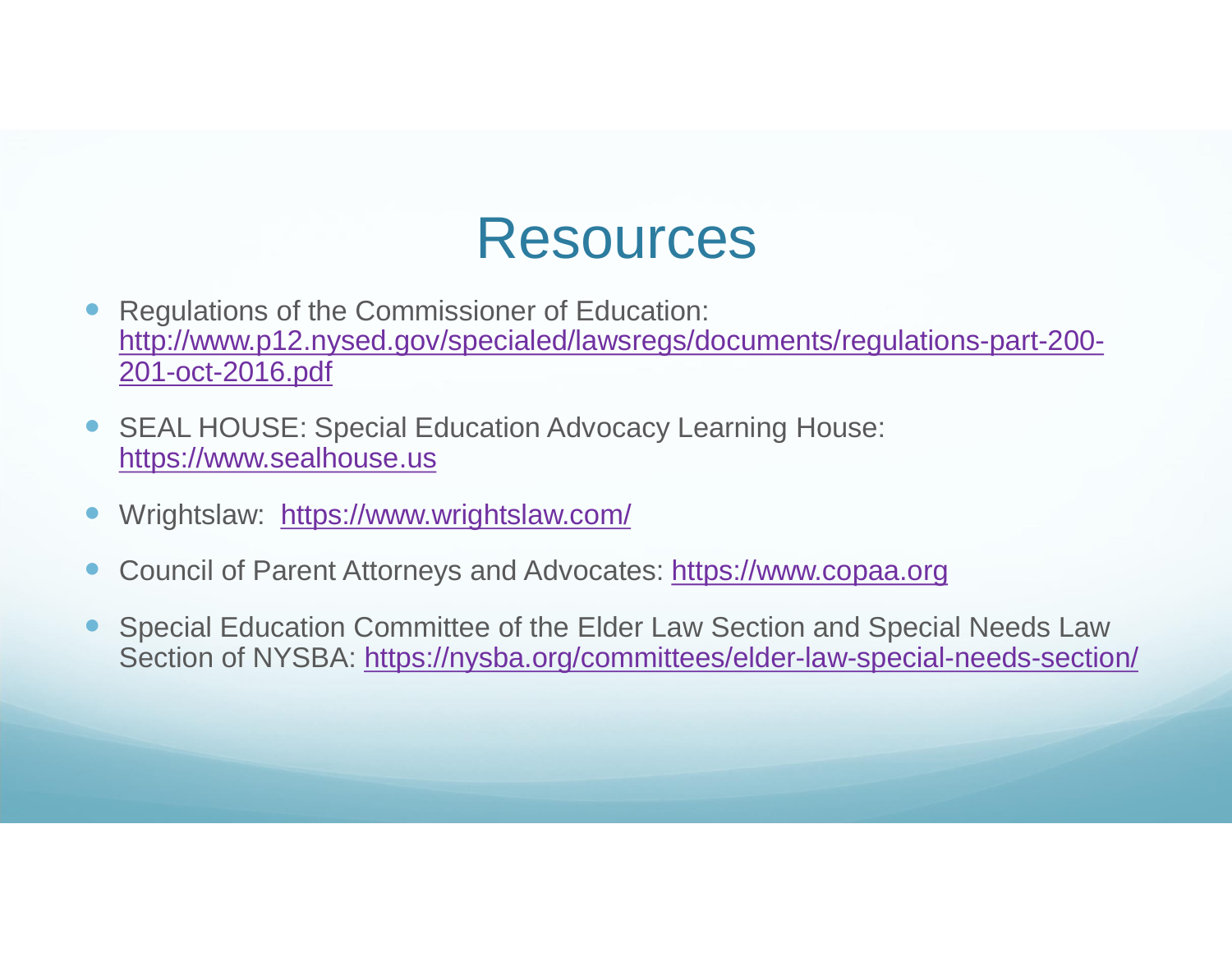

**The Cuddy Law Firm is dedicated to serving individuals with disabilities and their families in special education and special needs planning matters in NY, PA, NC, & OH.**



Contact us at 914-984-2740 or email:

aarkontaky@cuddylawfirm.com

amorris@cuddylawfirm.com

Thank you!

© Cuddy Law Firm, PLLC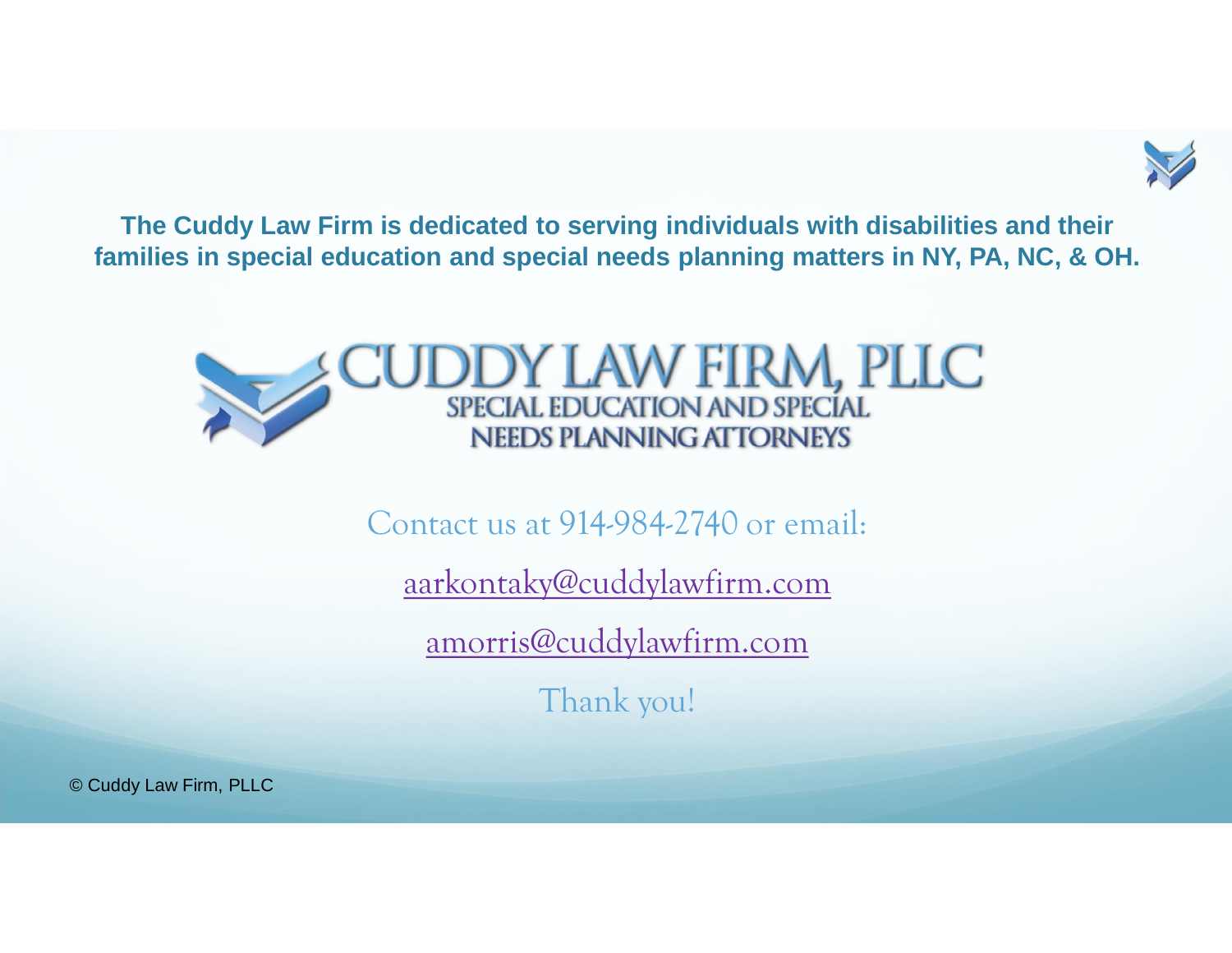#### UNITED STATES DISTRICT COURT SOUTHERN DISTRICT OF NEW YORK

| Y. G., et al.,                            |                   | х<br>$\bullet$ |                                                                                               |
|-------------------------------------------|-------------------|----------------|-----------------------------------------------------------------------------------------------|
| Plaintiffs,<br>-against-                  |                   | $\bullet$      | <b>OPINION &amp; ORDER</b><br><b>GRANTING SUMMARY</b><br><b>JUDGMENT</b><br>21 Civ. 641 (AKH) |
| NEW YORK CITY DEPARTMENT OF<br>EDUCATION, |                   | ٠              |                                                                                               |
| Defendant.                                | ----------------- | x              |                                                                                               |

#### ALVIN K. HELLERSTEIN, U.S.D.J.:

Plaintiffs, a child with a disability and his parent, initiated this action pursuant to the Individuals with Disabilities Education Act (IDEA) against the New York City Department of Education. Plaintiffs initially filed this suit seeking enforcement of Findings of Fact and Decision (FOFD) issued in an administrative proceeding, along with the fees associated with the administrative proceeding and instant action. Defendant has since come into compliance with its obligations and Plaintiffs withdrew the claim for enforcement. Only Plaintiffs' application for \$148,996.05 in attorneys' fees and costs remains. See Cuddy Decl. Ex. 6, ECF No. 38-6. Defendant does not dispute that Plaintiffs are entitled to an award of attorneys' fees under 20 U.S.C.  $$1415(i)(3)(B)(i)$ , but argues that the award Plaintiffs seek is excessive and not "reasonable." For the reasons stated on the record and set forth below, Plaintiffs' application for attorneys' fees is granted, with modifications.

#### **DISCUSSION**

IDEA was intended to ensure that all children, regardless of intelligence or ability, receive an adequate education "that emphasizes special education and related services designed to meet their unique needs." 20 U.S.C. § 1400(d)(1)(A); see Schaffer v. Weast, 546 U.S. 49, 51 (2005); A.R. ex rel. R.V. v. N.Y. City Dep't of Educ., 407 F.3d 65, 72 (2d Cir.2005). All are equal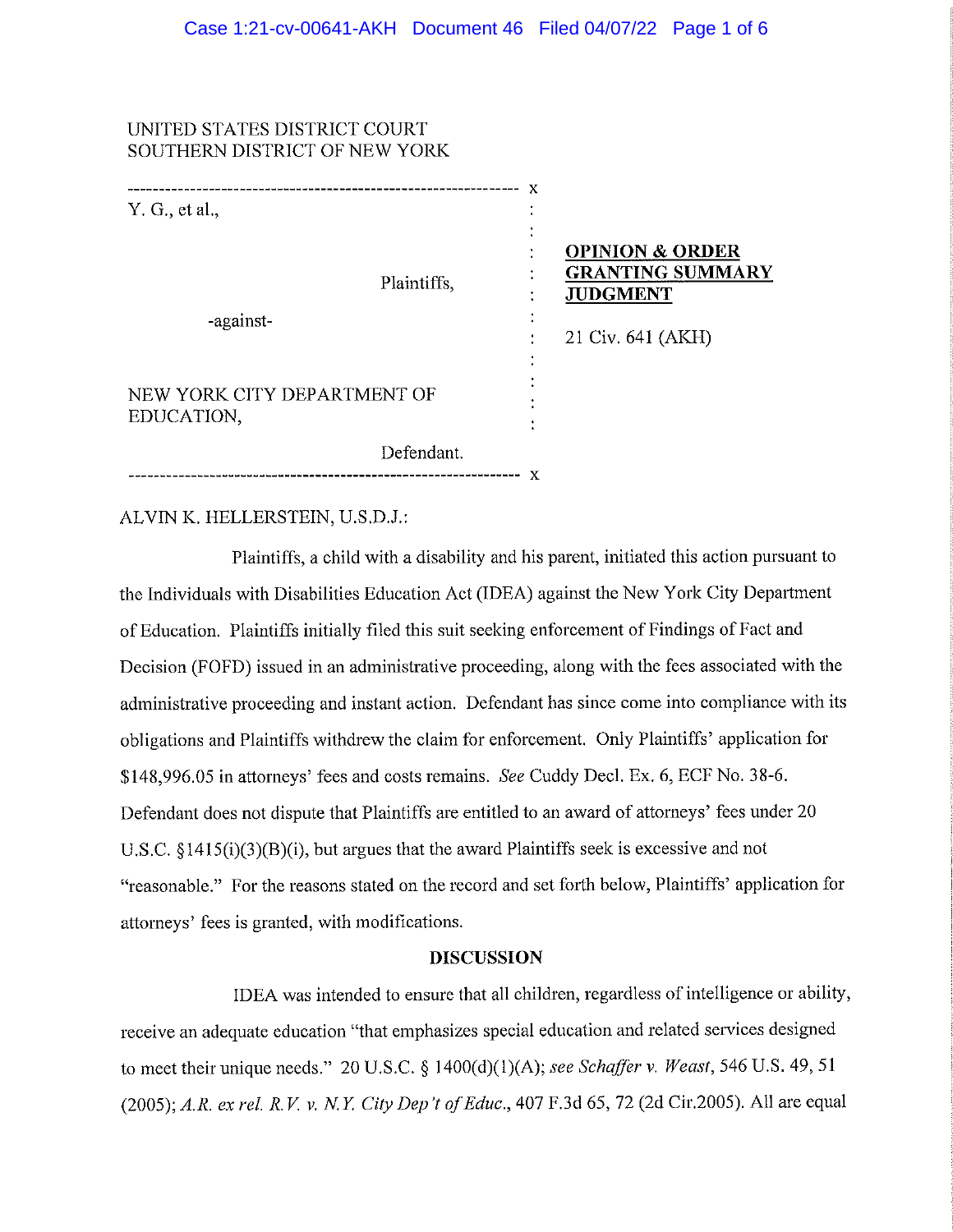#### Case 1:21-cv-00641-AKH Document 46 Filed 04/07/22 Page 2 of 6

before the law. IDEA applies to the schooling of every child with a disability, and every such child is assured a free appropriate public education (FAPE) through an Individual Education Plan (IEP). Schaffer, 546 U.S. at 53. To ensure all disabled children receive an appropriate education, IDEA requires states to offer "an array of procedural safeguards," including the filing of a due process complaint and hearing before an impartial adjudicator. Polera v. Bd. of Educ. of Newburgh Enlarged City Sch. Dist., 288 F.3d 478, 482 (2d Cir. 2002).

Congress has left it to aggrieved parties and their lawyers to vindicate these rights. They are important rights and necessitate an award of fees where parents prevail. In evaluating the reasonableness of the fee, the court, among all other factors, should be sensitive to an adequate incentivization of counsel to take these cases. See Kassim v. City of Schenectady, 415 F.3d 246, 252 (2d Cir.2005); Milwe v. Cavuoto, 653 F.2d 80, 84 (2d Cir.1981) ("The award of counsel fees is not intended to punish the defendant in any way. Rather it is to permit and encourage plaintiffs to enforce their civil rights. To declare those rights while simultaneously denying the award of fees would seriously undermine the declared congressional policy.") (citations omitted). There are not many lawyers who take IDEA cases, perhaps because the fee structure has been so tight. See, e.g., M.D. v. New York Dep't of Educ., 2021 WL 3030053 (S.D.N.Y. July 16, 2021); H.C., v. New York City Dep't of Educ., 2021 WL 2471195, at \*4 (S.D.N.Y. June 17, 2021). With these factors as a frame of reference, I evaluate Plaintiff's application.

#### A. Hourly Rates

To calculate a "presumptively reasonable fee," a district court first determines the appropriate billable hours expended and sets a "reasonable hourly rate." Lilly v. City of New York, 934 F.3d 222, 230 (2d Cir. 2019) (citing Arbor Hill Concerned Citizens Neighborhood Ass'n v. Cnty. of Albany & Albany Cnty. Bd. of Elections, 522 F.3d 182, 190 (2d Cir. 2008). Determining whether a plaintiff's requested rates are reasonable requires "a case-specific inquiry into the prevailing market rates for counsel of similar experience and skill to the fee applicant's counsel." Farbotko v. Clinton Cnty., 433 F.3d 204, 209 (2d Cir. 2005). In doing so, courts may not make reference solely to rates awarded in prior cases, and must consider whether prior rates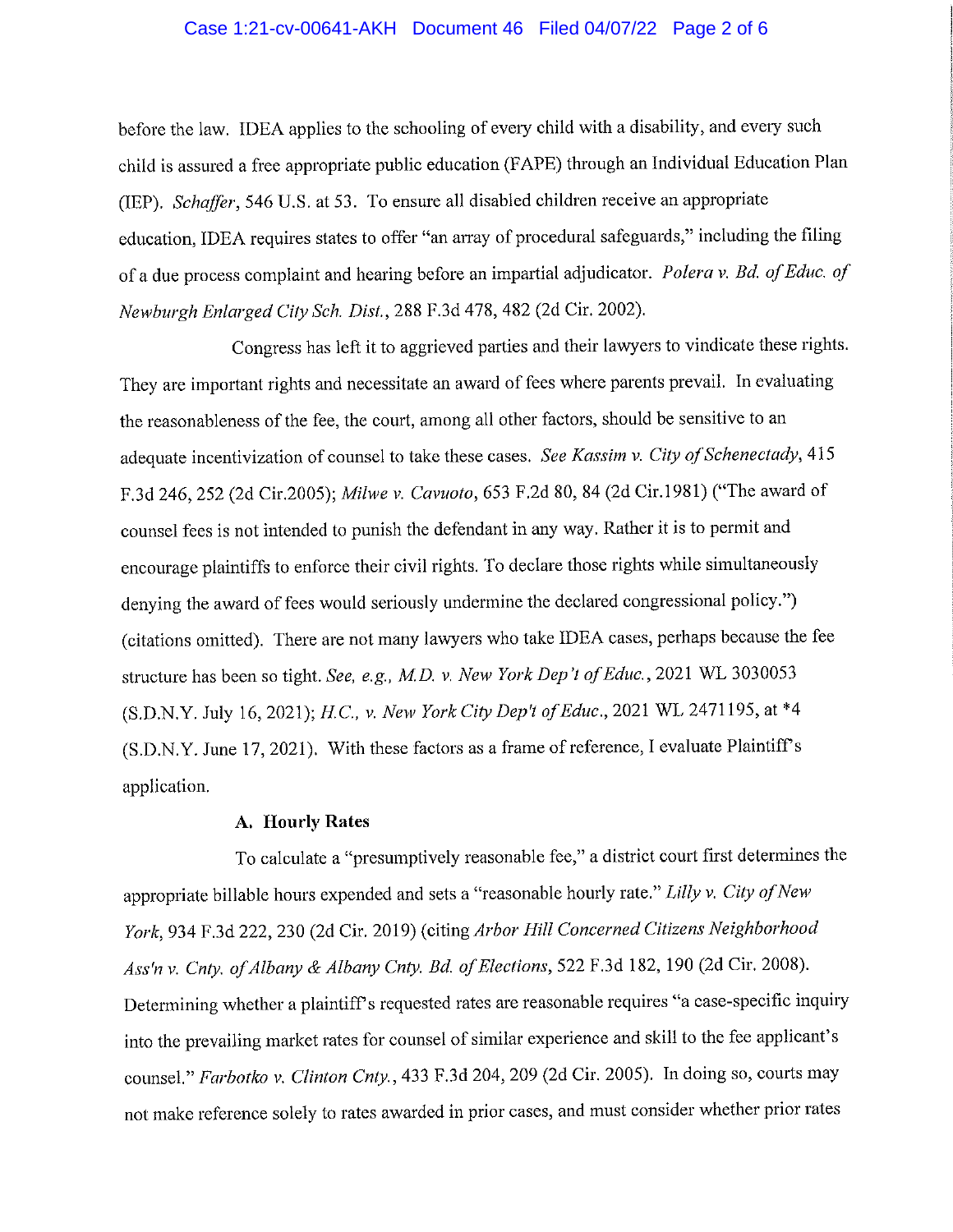#### Case 1:21-cv-00641-AKH Document 46 Filed 04/07/22 Page 3 of 6

still reflect the applicable prevailing rate. *Id.*; A.R. ex rel. R.V. v. N.Y. City Dep't of Educ., 407 F.3d 65, 82 (2d Cir.2005).

In Arbor Hill, the Second Circuit clarified how district courts should calculate reasonable fee awards. 522 F.3d at 190. There, the Court explained that "[t]he reasonable hourly rate is the rate a paying client would be willing to pay. In determining what rate a paying client would be willing to pay, the district court should consider, among others, the Johnson factors; it should also bear in mind that a reasonable, paying client wishes to spend the minimum necessary to litigate the case effectively." Id. The Johnson factors, from Johnson v. Georgia Highway *Express, Inc.,* 488 F.2d 714 (5th Cir. 1974) are the following:

> $(1)$  the time and labor required; (2) the novelty and difficulty of the questions; (3) the level of skill required to perform the legal service properly; (4) the preclusion of employment by the attorney due to acceptance of the case; (5) the attorney's customary hourly rate;  $(6)$  whether the fee is fixed or contingent;  $(7)$  the time limitations imposed by the client or the circumstances; (8) the amount involved in the case and the results obtained; (9) the experience, reputation, and ability of the attorneys:  $(10)$  the "undesirability" of the case;  $(11)$  the nature and length of the professional relationship with the client; and (12) awards in similar cases.

Courts need not make specific findings as to each factor, provided each is considered when determining the ultimate fee award. See E.F. ex rel. N.R. v. N.Y.C. Dep't of Educ., 2014 WL 1092847, at \*3 (S.D.N.Y. Mar. 17, 2014) (citing Lochren v. Cnty. of Suffolk, 344 F. App'x 706, 709 (2d Cir.2009)).

Having considered all the Johnson factors, as well as the need to adequately incentivize attorneys to represent clients in IDEA fee-shifting cases, I find that the Cuddy Law Firm's rates are reasonable. Among other factors, the administrative hearing was heavily contested and required the skill of an experienced IDEA litigator to prevail, as there were multiple days of hearings and five hearings on the merits. Additionally, the fee was entirely contingent, Plaintiff was awarded nearly all the relief sought in the administrative proceeding, and the attorneys of the Cuddy Law Firm have years of experience in IDEA litigation. There is also a need to alleviate the view that such cases are "undesirable," and appropriately incentivize attorneys to represent disabled student who could otherwise not afford to litigate meritorious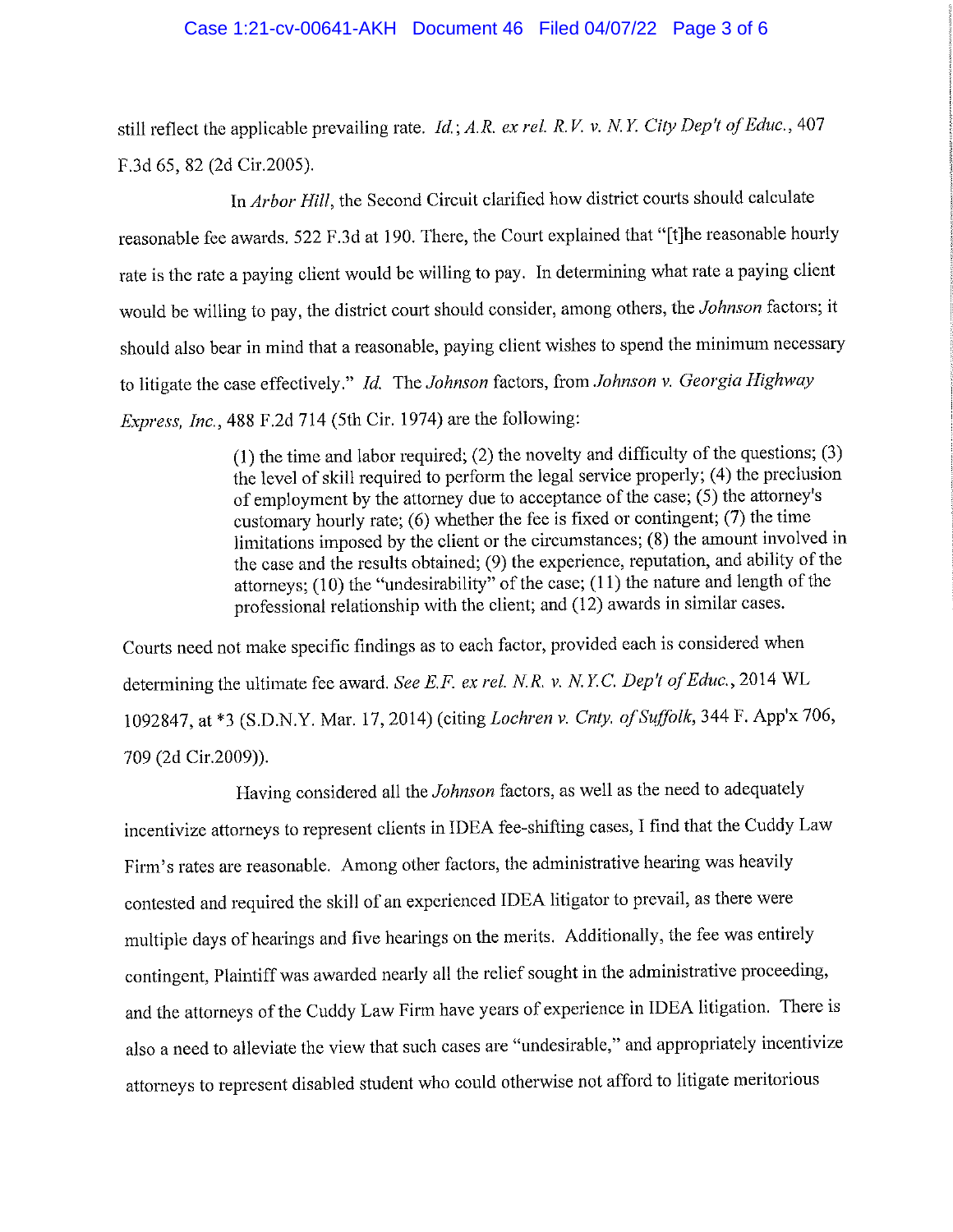#### Case 1:21-cv-00641-AKH Document 46 Filed 04/07/22 Page 4 of 6

cases themselves. See Kassim, 415 F.3d at 252; Milwe, 653 F.2d at 84. The rates, although higher than other district courts have allowed, are in my judgment reasonable, and much below commercial rates charged by experienced attorneys with expertise in their areas of litigation. I also cannot say that there has been an overuse of personnel or an across-the-board failure to delegate to lower-billing personnel. I thus find that Plaintiffs' counsel are entitled to the following rates: \$550/hr. for Andrew Cuddy and Jason Sterne, \$450/hr. for Kevin Mendillo, \$425/hr. for Justin Coretti, \$400/hr. for Benjamin Kopp, \$375/hr. for Erin Murray, and \$225/hr. for all paralegals.

#### **B.** Hours Billed

To calculate the reasonable hours expended, courts look to "contemporaneously" created time records" and exclude "hours that are excessive, redundant, or otherwise unnecessary." Kirsch v. Fleet Street, Ltd., 148 F.3d 149, 173 (2d Cir. 1998). In doing so, "a district court may exercise its discretion and use a percentage deduction as a practical means of trimming fat from a fee application." M.D. v. New York City Dep't of Educ., 2018 WL 4386086, at \*4 (S.D.N.Y. Sept. 14, 2018) (quoting McDonald ex rel. Prendergast v. Pension Plan of the NYSA-ILA Pension Tr. Fund, 450 F.3d 91, 96 (2d Cir. 2006)).

On balance, the hours Plaintiff's counsel expended in preparing for the administrative proceeding and federal proceeding were reasonable. Defendant argues Plaintiff's counsel spent an unreasonable amount of time preparing for various aspects of the administrative and federal proceedings. For instance, Defendant argues that Plaintiff'37 hours to prepare a hearing request was unreasonable. However, doing so required reviewing three years of educational records, in addition to drafting the text of the request itself. That amount of time appears reasonable in light of the billing records Plaintiff provides. Likewise, Defendant argues that 24 hours to prepare for the first administrative hearing, which lasted 2.5 hours, was unreasonable, and similarly argues that 20 hours to prepare for the second hearing was unreasonable. While the preparation time for the first hearing appears slightly higher than in other similar cases, see C.B. v. New York City. Dep't of Educ., 2019 WL 3162177, at \*27 (S.D.N.Y. July 2, 2019), the second hearing lasted longer than 8 hours and was spread over 4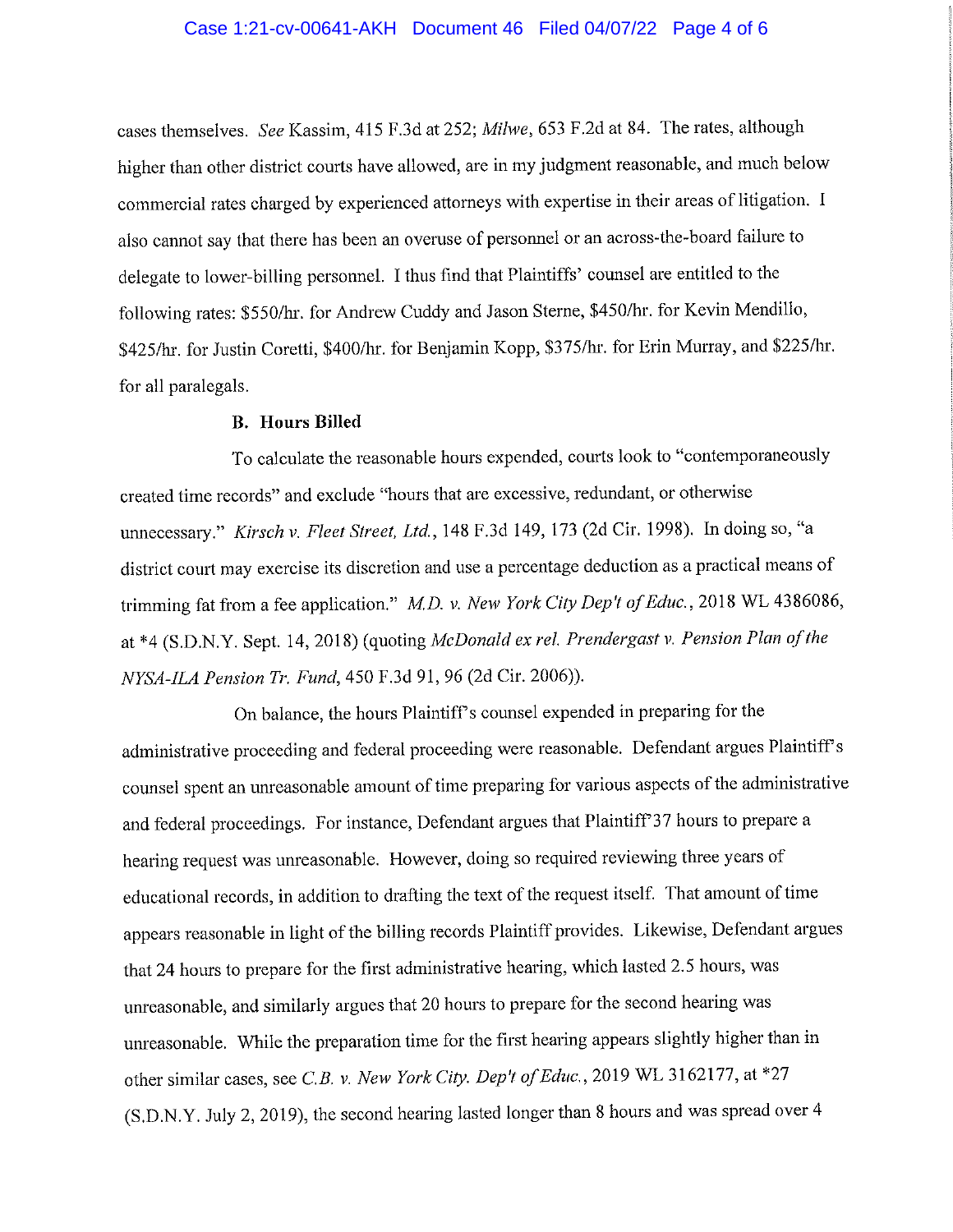#### Case 1:21-cv-00641-AKH Document 46 Filed 04/07/22 Page 5 of 6

days. A ratio of 20 preparation hours to 8 hours of hearing time is well within a reasonable range. See, e.g., id.; R.G. v. N.Y.C. Dep't of Educ., 2019 WL 4735050, at \*4 (S.D.N.Y. Sept. 26, 2019). As a final note, much of Plaintiff's billing appears attributable to delays Defendant caused.

I thus decline to reduce the number of hours for while Plaintiff seeks attorneys' fees, with one exception. Justin Coretti billed 39.2 hours in travel at \$212.50/hr., which amounts to half his normal rate, for a total of \$8,330. As stated on the record at oral argument on April 6, 2022, that amount of travel time is unwarranted because a reasonable client would hire an attorney with a much shorter commute. See H.C., 2021 WL 2471195, at \*11. Accordingly, Corretti's \$8,330 billed for travel time is reduced by approximately 70%, to a total of \$2,500. In all, Plaintiffs are entitled to \$92,157.50 for fees in the administrative action and \$41,180 for fees in the federal action.

#### C. Costs & Interest

Plaintiff's costs for travel and printing will be reduced. Defendant argues Plaintiff's expenses for costs of the administrative and federal litigation should be reduced or eliminated entirely. Specifically, Defendant contends that "expenses totaling \$3,927.52, including fax costs (\$332), lodging (\$876.13), meals (\$235.48), mileage (\$1,140.18), parking (\$162.50), postage (\$17.82), copying (\$636.50 billed at 0.50 per page), toll (\$47.63), transportation (\$77.28), and a filing fee (\$402)" should be reduced. Def. Br. at 21. Defendant also argues Plaintiff is not entitled to an award of interest.

The rate for printing will be reduced to \$0.10 per page and the costs for faxing will be eliminated. In this district, "\$0.10 per page continues to be entirely reasonable compensation for printing costs." R.G. v. N.Y.C. Dep't of Educ., 2019 WL 4735050, at \*6 (S.D.N.Y. Sept. 26, 2019) (citing Febus v. Guardian First Funding Grp., LLC, 870 F. Supp. 2d 337, 341 (S.D.N.Y. 2012)). Plaintiff is entitled to only \$127.30 for printing expenses. The costs for faxing are not reasonable. See id.

Plaintiffs' requested reimbursement for lodging, meals, and transportation should also be reduced. With respect to lodging, courts in this district routinely decline to award